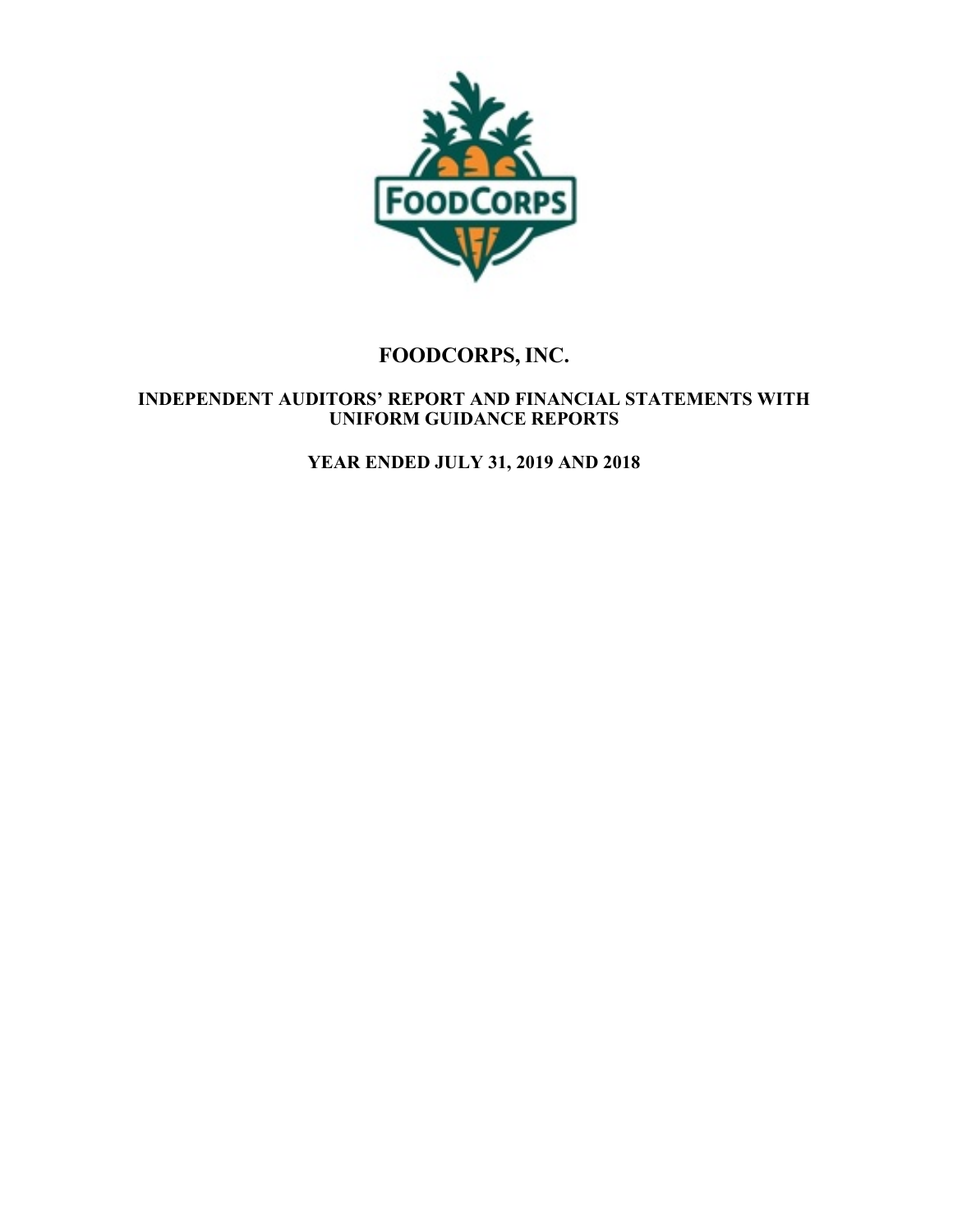# **FOODCORPS, INC. FINANCIAL STATEMENTS YEAR ENDED JULY 31, 2019**

# **TABLE OF CONTENTS**

# **PAGE NO.**

| <b>FINANCIAL STATEMENTS:</b>                                                                                                                                                                                   |
|----------------------------------------------------------------------------------------------------------------------------------------------------------------------------------------------------------------|
|                                                                                                                                                                                                                |
| $\overline{4}$                                                                                                                                                                                                 |
|                                                                                                                                                                                                                |
|                                                                                                                                                                                                                |
|                                                                                                                                                                                                                |
| <b>SUPPLEMENTARY INFORMATION - UNIFORM GUIDANCE REPORTS:</b>                                                                                                                                                   |
|                                                                                                                                                                                                                |
|                                                                                                                                                                                                                |
|                                                                                                                                                                                                                |
| Independent Auditors' Report on Internal Control Over Financial Reporting<br>and on Compliance and Other Matters Based on an Audit of Financial<br>Statements Performed in Accordance with Government Auditing |
| Independent Auditors' Report on Compliance for Each Major<br>Program and on Internal Control Over Compliance                                                                                                   |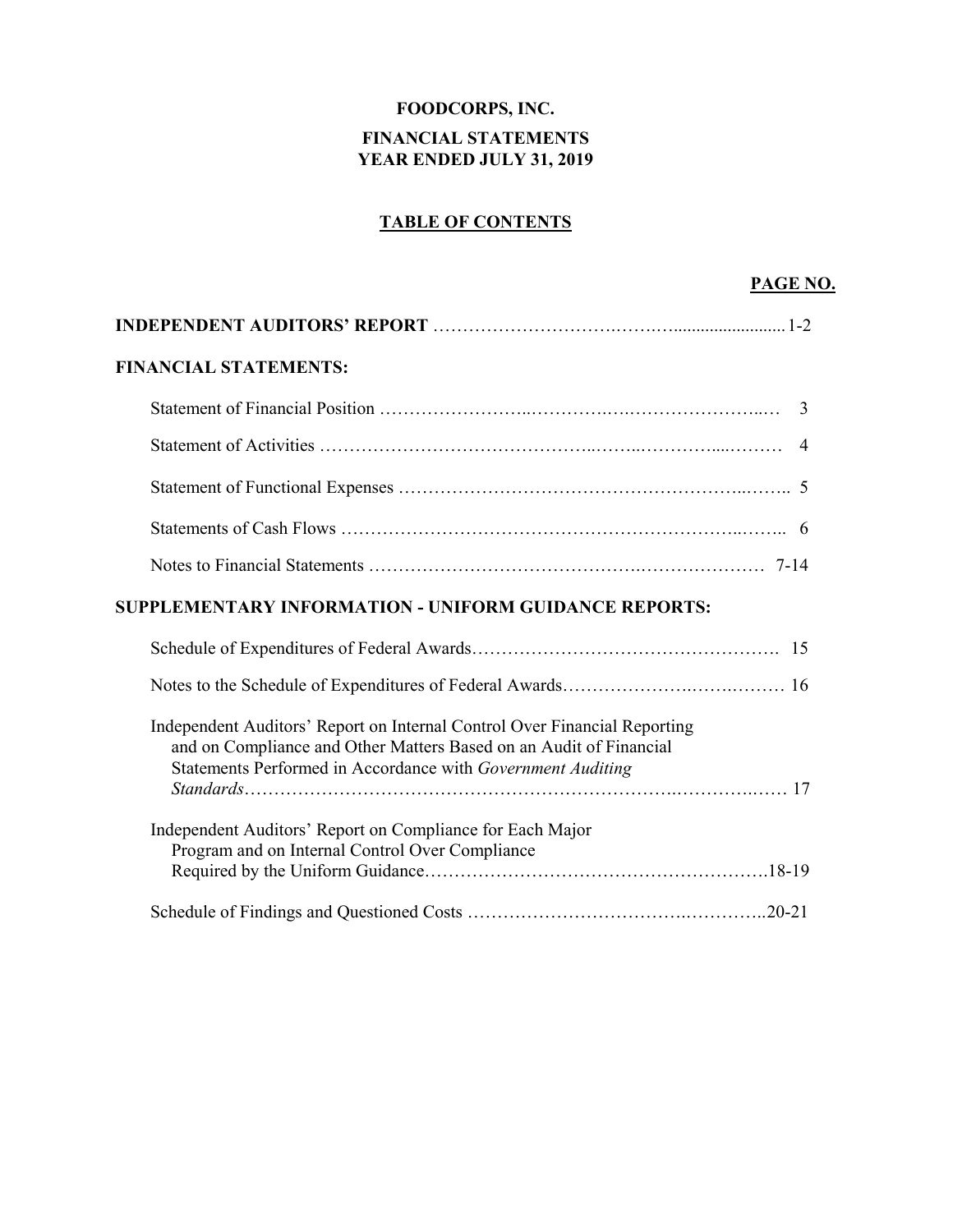

12 West 32nd Street, 10th Floor New York, NY 10001

(212) 563-2525 Fax: 212 563-3549 www.randmcpa.com

# **INDEPENDENT AUDITORS' REPORT**

Board of Directors FoodCorps, Inc. New York, New York

#### **Report on the Financial Statements**

We have audited the accompanying financial statements of FoodCorps, Inc. (a nonprofit organization), which comprise the statement of financial position as of July 31, 2019, and the related statements of activities, functional expenses and cash flows for the year then ended, and the related notes to the financial statements.

#### **Management's Responsibility for the Financial Statements**

Management is responsible for the preparation and fair presentation of these financial statements in accordance with accounting principles generally accepted in the United States of America; this includes the design, implementation, and maintenance of internal control relevant to the preparation and fair presentation of financial statements that are free from material misstatement, whether due to fraud or error.

#### **Auditors' Responsibility**

Our responsibility is to express an opinion on these financial statements based on our audit. We conducted our audit in accordance with auditing standards generally accepted in the United States of America and the standards applicable to financial audits contained in Government Auditing Standards, issued by the Comptroller General of the United States. Those standards require that we plan and perform the audit to obtain reasonable assurance about whether the financial statements are free from material misstatement.

An audit involves performing procedures to obtain audit evidence about the amounts and disclosures in the financial statements. The procedures selected depend on the auditor's judgment, including the assessment of the risks of material misstatement of the financial statements, whether due to fraud or error. In making those risk assessments, the auditor considers internal control relevant to the entity's preparation and fair presentation of the financial statements in order to design audit procedures that are appropriate in the circumstances, but not for the purpose of expressing an opinion on the effectiveness of the entity's internal control. Accordingly, we express no such opinion. An audit also includes evaluating the appropriateness of accounting policies used and the reasonableness of significant accounting estimates made by management, as well as evaluating the overall presentation of the financial statements.

We believe that the audit evidence we have obtained is sufficient and appropriate to provide a basis for our audit opinion.

#### **Opinion**

In our opinion, the financial statements referred to above present fairly, in all material respects, the financial position of FoodCorps, Inc. as of July 31, 2019, and the changes in its net assets and its cash flows for the year then ended in accordance with accounting principles generally accepted in the United States of America.

#### **Report on Summarized Comparative Information**

We have previously audited the FoodCorps, Inc.'s July 31, 2018 financial statements, and we expressed an unmodified audit opinion on those audited financial statements in our report dated February 21, 2019. In our opinion, the summarized comparative information presented herein as of and for the year ended July 31, 2018 is consistent, in all material respects, with the audited financial statements from which it has been derived.

#### **Other Matters**

Our audit was conducted for the purpose of forming an opinion on the financial statements as a whole. The accompanying schedule of expenditures of federal awards, as required by Title 2 U.S. *Code of Federal Regulations* (CFR) Part 200, *Uniform Administrative Requirements, Cost Principles, and Audit Requirements for Federal Awards*, is presented for purposes of additional analysis and is not a required part of the financial statements. Such information is the responsibility of management and was derived from and relates directly to the underlying accounting and other records used to prepare the financial statements. The information has been subjected to the auditing procedures applied in the audit of the financial statements and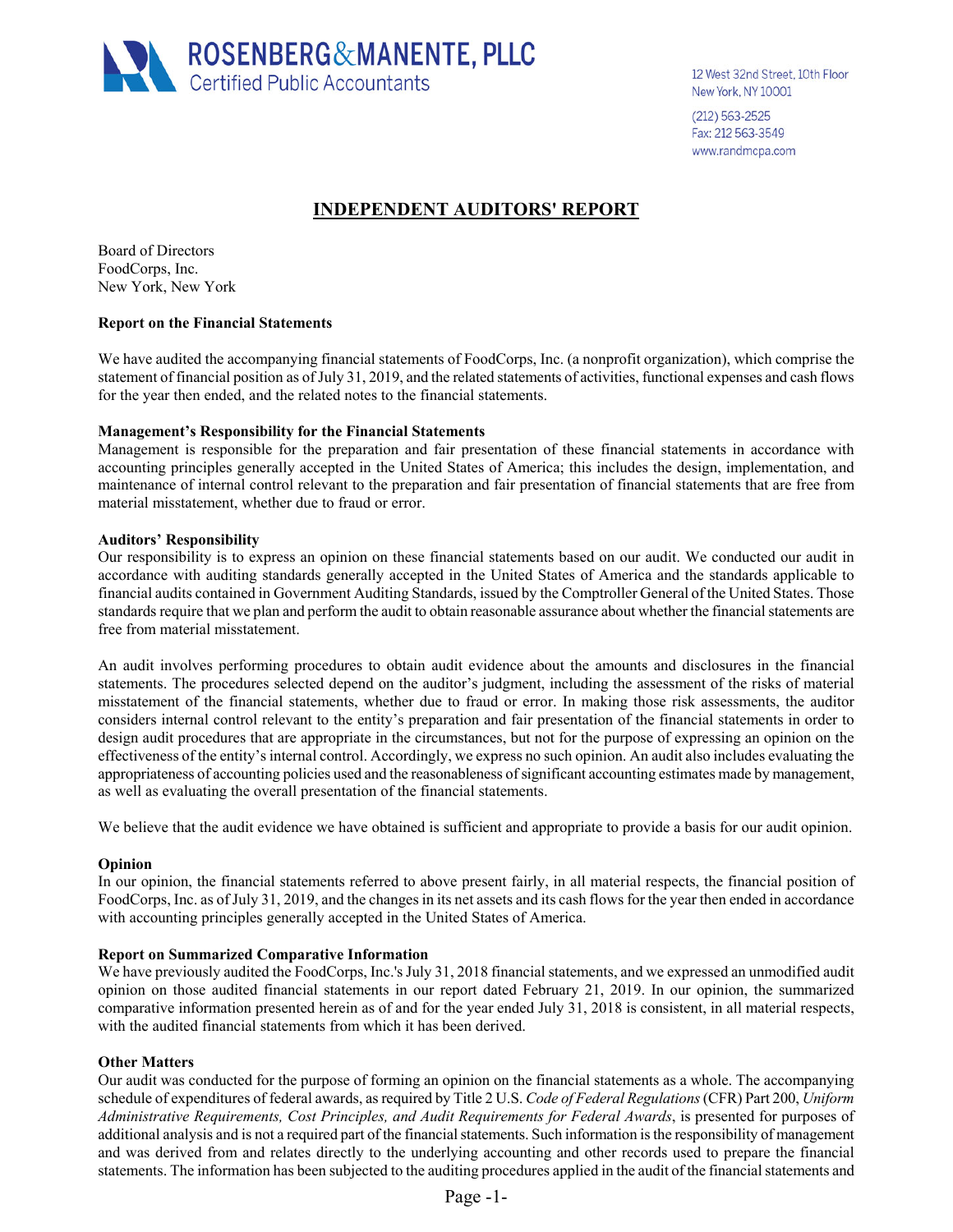# INDEPENDENT AUDITORS' REPORT

certain additional procedures, including comparing and reconciling such information directly to the underlying accounting and other records used to prepare the financial statements or to the financial statements themselves, and other additional procedures in accordance with auditing standards generally accepted in the United States of America. In our opinion, the information is fairly stated, in all material respects, in relation to the financial statements as a whole.

#### **Other Reporting Required by** *Government Auditing Standards*

In accordance with *Government Auditing Standards*, we have also issued our reports dated April 10, 2020, on our consideration of FoodCorps Inc.'s internal control over financial reporting and on our tests of its compliance with certain provisions of laws, regulations, contracts, and grant agreements and other matters. The purpose of that report is to describe the scope of our testing of internal control over financial reporting and compliance and the results of that testing, and not to provide an opinion on the effectiveness of FoodCorps, Inc.'s internal control over financial reporting or on compliance. That report is an integral part of an audit performed in accordance with *Government Auditing Standards* in considering FoodCorps Inc.'s internal control over financial reporting and compliance.

Rosenberg + Manente PLLC

Rosenberg and Manente, PLLC Certified Public Accountants New York, New York

April 10, 2020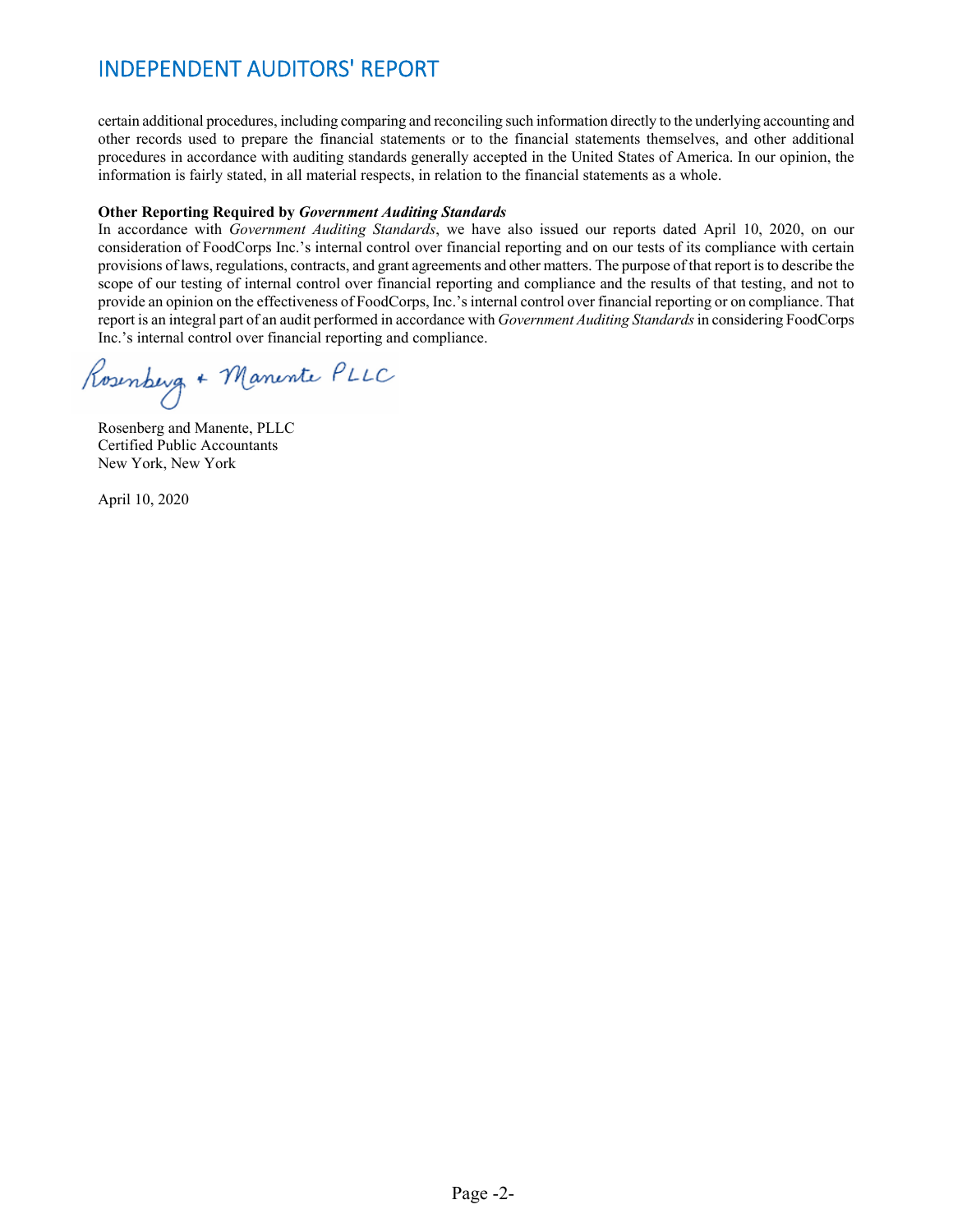# **STATEMENTS OF FINANCIAL POSITION JULY 31, 2019 AND 2018**

|                                                                               | 2019            | 2018            |
|-------------------------------------------------------------------------------|-----------------|-----------------|
| <b>ASSETS</b>                                                                 |                 |                 |
| <b>CURRENT ASSETS</b>                                                         |                 |                 |
| Cash and Cash Equivalents<br>Unconditional Promises to Give, Net of Allowance | \$<br>4,135,498 | \$<br>4,031,726 |
| for Doubtful Accounts                                                         | 2,621,847       | 1,770,850       |
| Government Grant Receivables                                                  | 366,759         | 345,680         |
| Program Service Fees and Other Receivables                                    | 181,285         | 33,669          |
| Prepaid Expenses                                                              | 578,759         | 448,825         |
| <b>TOTAL CURRENT ASSETS</b>                                                   | 7,884,148       | 6,630,750       |
| <b>LONG TERM ASSETS</b>                                                       |                 |                 |
| <b>Unconditional Promises to Give</b>                                         | 3,105,498       | 3,171,483       |
| <b>TOTAL LONG TERM ASSETS</b>                                                 | 3,105,498       | 3,171,483       |
| <b>FIXED ASSETS</b>                                                           |                 |                 |
| Property and Equipment, Net of Accumulated Depreciation                       | 138,209         | 101,539         |
| <b>TOTAL FIXED ASSETS</b>                                                     | 138,209         | 101,539         |
| <b>OTHER ASSETS</b>                                                           |                 |                 |
| Security Deposit                                                              | 50,383          | 48,499          |
| <b>TOTAL OTHER ASSETS</b>                                                     | 50,383          | 48,499          |
| <b>TOTAL ASSETS</b>                                                           | \$11,178,238    | 9,952,271<br>\$ |
| <b>LIABILITIES AND NET ASSETS</b>                                             |                 |                 |
| <b>CURRENT LIABILITIES</b>                                                    |                 |                 |
| Accounts Payable                                                              | \$<br>134,637   | \$<br>56,703    |
| <b>Accrued Expenses</b>                                                       | 129,908         | 54,235          |
| Credit Cards Payable                                                          | 189,365         | 114,003         |
| Accrued Salaries and Related Expenses                                         | 261,957         | 219,692         |
| Accrued Paid Time Off                                                         | 318,989         | 208,488         |
| <b>Unearned Revenue</b>                                                       | 47,156          | 49,500          |
| Deferred Rent - Current Portion                                               | 7,909           | 786             |
| <b>TOTAL CURRENT LIABILITIES</b>                                              | 1,089,921       | 703,407         |
| <b>LONG-TERM LIABILITIES</b>                                                  |                 |                 |
| Deferred Rent                                                                 | 72,784          | 9,787           |
| <b>TOTAL LONG-TERM LIABILITIES</b>                                            | 72,784          | 9,787           |
| <b>TOTAL LIABILITIES</b>                                                      | 1,162,705       | 713,194         |
| <b>NET ASSETS</b>                                                             |                 |                 |
| <b>Without Donor Restrictions</b>                                             | 3,843,801       | 3,286,633       |
| <b>With Donor Restrictions</b>                                                | 6,171,732       | 5,952,444       |
| <b>TOTAL NET ASSETS</b>                                                       | 10,015,533      | 9,239,077       |
| <b>TOTAL LIABILITIES AND NET ASSETS</b>                                       | \$11,178,238    | \$<br>9,952,271 |

See Accompanying Notes to Financial Statements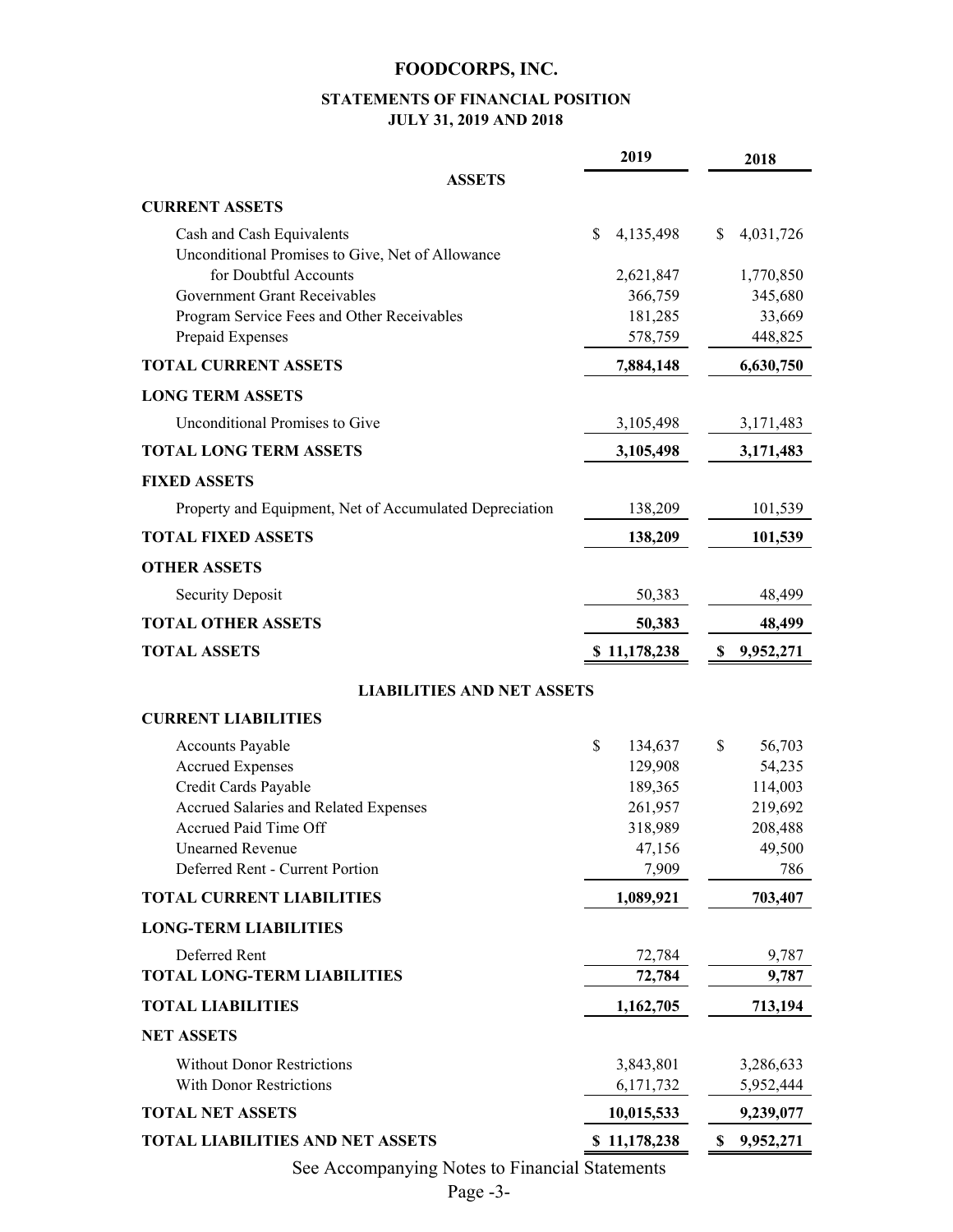#### **FOR THE YEAR ENDED JULY 31, 2019 STATEMENT OF ACTIVITIES FOODCORPS, INC. (With Comparative Totals for the Year Ended July 31, 2018)**

|                                                                                               |    |                                             |    | <b>JULY 31, 2019</b>                     |   |              | <b>JULY 31, 2018</b> |
|-----------------------------------------------------------------------------------------------|----|---------------------------------------------|----|------------------------------------------|---|--------------|----------------------|
|                                                                                               |    | <b>WITHOUT DONOR</b><br><b>RESTRICTIONS</b> |    | <b>WITH DONOR</b><br><b>RESTRICTIONS</b> |   | <b>TOTAL</b> | <b>TOTAL</b>         |
| REVENUES, GAINS AND OTHER SUPPORT                                                             |    |                                             |    |                                          |   |              |                      |
| Grants                                                                                        | \$ | 4,450,350                                   | S  | 6,737,324                                | S | 11,187,674   | 7,349,535            |
| Contributions                                                                                 |    | 4,115,248                                   |    | 1,120,265                                |   | 5,235,513    | 3,612,926            |
| Program Service Revenue                                                                       |    | 1,614,240                                   |    |                                          |   | 1,614,240    | 1,562,988            |
| Donated Professional Services and Gifts In-Kind                                               |    | 21,800                                      |    |                                          |   | 21,800       | 44,017               |
| Miscellaneous                                                                                 |    | 114,367                                     |    |                                          |   | 114,367      | 80,111               |
| <b>Total Revenues, Gains and Other Support Before</b><br>the Release of Restricted Net Assets |    | 10,316,005                                  |    | 7,857,589                                |   | 18,173,594   | 12,649,577           |
| <b>Net Assets Released from Restrictions</b>                                                  |    |                                             |    |                                          |   |              |                      |
| Satisfaction of Time and Program Restrictions                                                 |    | 7,638,301                                   |    | (7,638,301)                              |   |              |                      |
| <b>Total Revenue, Gains and Other Support</b>                                                 |    | 17,954,306                                  |    | 219,288                                  |   | 18,173,594   | 12,649,577           |
| <b>EXPENSES</b>                                                                               |    |                                             |    |                                          |   |              |                      |
| <b>Program Services</b>                                                                       |    | 12,986,940                                  |    |                                          |   | 12,986,940   | 11,132,450           |
| <b>Supporting Services</b>                                                                    |    |                                             |    |                                          |   |              |                      |
| Management and General                                                                        |    | 1,458,834                                   |    |                                          |   | 1,458,834    | 1,448,744            |
| Fundraising                                                                                   |    | 2,951,364                                   |    |                                          |   | 2,951,364    | 2,241,591            |
| <b>Total Supporting Services</b>                                                              |    | 4,410,198                                   |    |                                          |   | 4,410,198    | 3,690,335            |
| <b>Total Expenses</b>                                                                         |    | 17,397,138                                  |    |                                          |   | 17,397,138   | 14,822,785           |
| <b>CHANGES IN NET ASSETS</b>                                                                  |    | 557,168                                     |    | 219,288                                  |   | 776,456      | (2,173,208)          |
| NET ASSETS, BEGINNING OF YEAR                                                                 |    | 3,286,633                                   |    | 5,952,444                                |   | 9,239,077    | 11,412,285           |
| NET ASSETS, ENDING OF YEAR                                                                    | \$ | 3,843,801                                   | \$ | 6,171,732                                | S | 10,015,533   | \$<br>9,239,077      |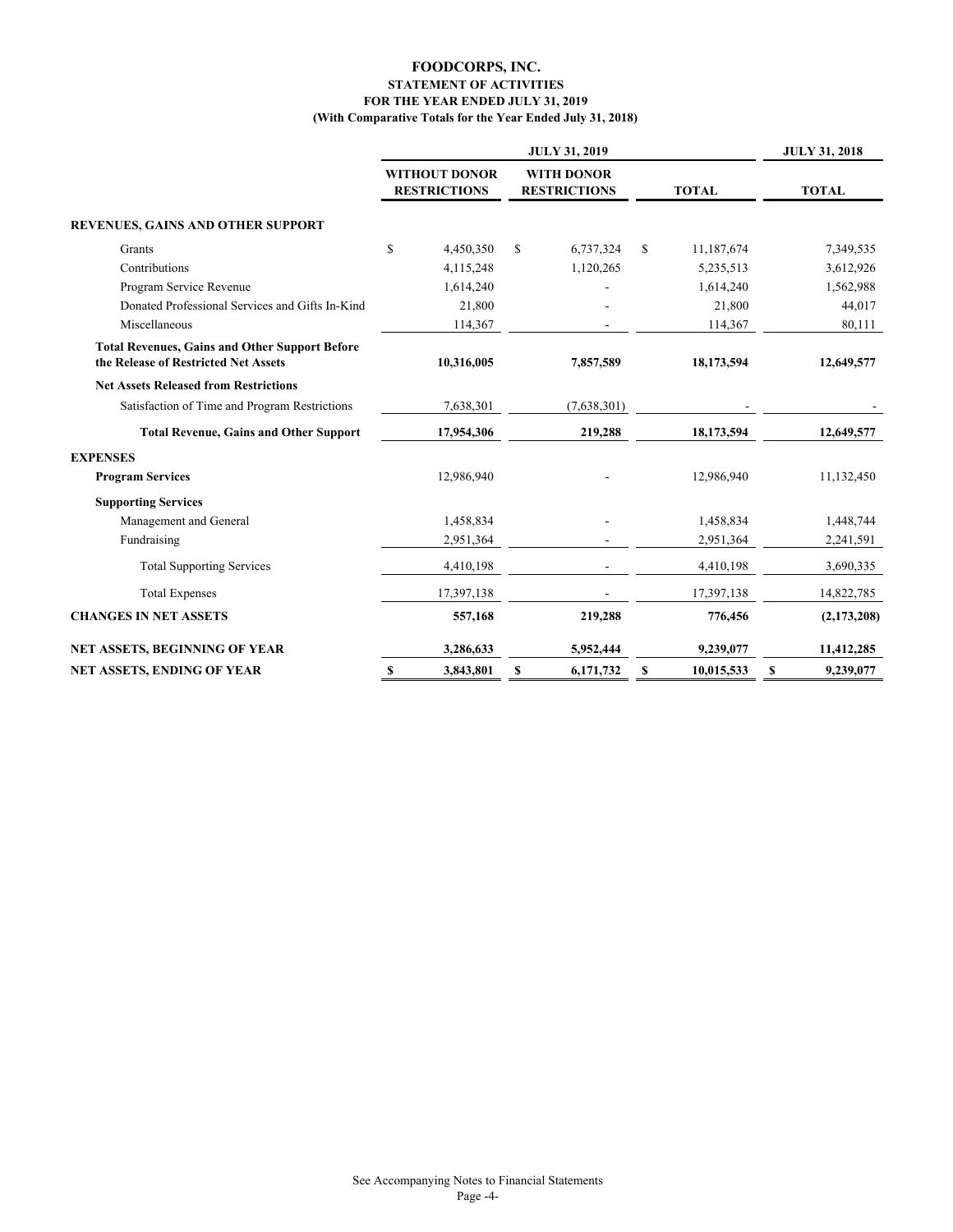# **FOODCORPS, INC. FOR THE YEAR ENDED JULY 31, 2019 STATEMENT OF FUNCTIONAL EXPENSES**

**(With Comparative Totals for the Year Ended July 31, 2018)**

|                                                               | <b>JULY 31, 2019</b>       |                          |                            | <b>JULY 31, 2018</b> |                                         |
|---------------------------------------------------------------|----------------------------|--------------------------|----------------------------|----------------------|-----------------------------------------|
|                                                               |                            | Management               |                            |                      |                                         |
|                                                               | Program                    | and                      |                            |                      |                                         |
|                                                               | <b>Services</b>            | General                  | <b>Fundraising</b>         | <b>Total</b>         | Total                                   |
| <b>Personal Service Expenses</b>                              |                            |                          |                            |                      |                                         |
| Salaries and Temporary Services                               | 8,066,989<br>S             | S<br>703,684             | <sup>\$</sup><br>1,899,774 | 10,670,447<br>S.     | 9,487,874                               |
| <b>Employee Benefits</b>                                      | 1,125,492                  | 113,063                  | 241,187                    | 1,479,742            | 1,218,865                               |
| Payroll Taxes                                                 | 595,936                    | 79,718                   | 139,934                    | 815,588              | 753,145                                 |
| <b>Research and Evaluation</b>                                |                            |                          |                            |                      |                                         |
| Research and Evaluation Consultants                           | 31,288                     |                          | 43                         | 31,331               | 49,590                                  |
| Database Hosting and Maintenance                              | 17,759                     | 706                      | 10,170                     | 28,635               | 14,808                                  |
| <b>Building and Occupancy</b>                                 |                            |                          |                            |                      |                                         |
| Rent                                                          | 327,719                    | 97,823                   | 135,744                    | 561,286              | 357,764                                 |
| Utilities                                                     | 22,876                     | 11,204                   | 12,546                     | 46,626               | 27,253                                  |
| <b>Technology and Communications</b>                          |                            |                          |                            |                      |                                         |
| Website, Press and Media                                      | 8,481                      |                          | 2,447                      | 10,928               | 7,299                                   |
| Photo and Video                                               | 4,565                      |                          | 4,127                      | 8,692                | 8,366                                   |
| Telephone and Internet                                        | 31,166                     | 1,113                    | 2,226                      | 34,505               | 23,068                                  |
| Consulting                                                    | 50,954                     | 27,688                   | 27,376                     | 106,018              | 84,448                                  |
| <b>Computer Expenses</b>                                      | 195,048                    | 6,966                    | 13,932                     | 215,946              | 172,482                                 |
| Depreciation                                                  | 41,672                     | 1,852                    | 2,778                      | 46,302               | 30,091                                  |
|                                                               |                            |                          |                            |                      |                                         |
| <b>Training and Staff Development</b><br>Consulting           | 78,477                     |                          |                            | 78,477               | 49,889                                  |
| Uniforms                                                      | 508                        | 1,443                    | 975                        | 2,926                | 12,501                                  |
| Conferences                                                   | 171,127                    | 16,391                   | 13,111                     | 200,629              | 104,029                                 |
| Travel, Meals and Lodging                                     | 721,459                    | 70,151                   | $\overline{a}$             | 791,610              | 683,268                                 |
| Printing                                                      | 33,459                     | 2,981                    | 12,050                     | 48,490               | 58,111                                  |
| Other Training and Staff Development                          | 45,833                     | 1,644                    | 3,282                      | 50,759               | 20,838                                  |
|                                                               |                            |                          |                            |                      |                                         |
| <b>Administrative and Other</b>                               |                            |                          |                            |                      |                                         |
| Compliance                                                    | 11,844                     | 15,782                   | 650                        | 28,276               | 25,722                                  |
| Consulting                                                    | 501,842                    | 10,500                   | 112,017                    | 624,359              | 508,568                                 |
| Grants to Other Organizations                                 | 90,000                     |                          |                            | 90,000               |                                         |
| Insurance and Other Administrative Expenses                   | 110,056                    | 25,825                   | 13,842<br>267              | 149,723              | 71,304                                  |
| Payroll, Bank and Merchant Processing<br>Postage and Delivery | 14<br>3,209                | 1,958<br>5,306           | 18,816                     | 2,239<br>27,331      | 4,130<br>13,053                         |
| Professional Fees                                             | 282,365                    | 97,743                   | 104,472                    | 484,580              | 285,774                                 |
| Supplies and Reference Materials                              |                            | 24,761                   |                            |                      | 233,540                                 |
| Travel, Meals and Lodging                                     | 150,426<br>266,376         | 43,501                   | 26,757<br>152,841          | 201,944<br>462,718   | 469,789                                 |
| <b>Bad Debt Expense</b>                                       |                            | 97,031                   |                            | 97,031               | 47,216                                  |
| <b>Total Expenses</b>                                         | 12,986,940<br>$\mathbf{s}$ | $\mathbb S$<br>1,458,834 | $\mathbb S$<br>2,951,364   | \$<br>17,397,138     | $\boldsymbol{\mathsf{s}}$<br>14,822,785 |
|                                                               |                            |                          |                            |                      |                                         |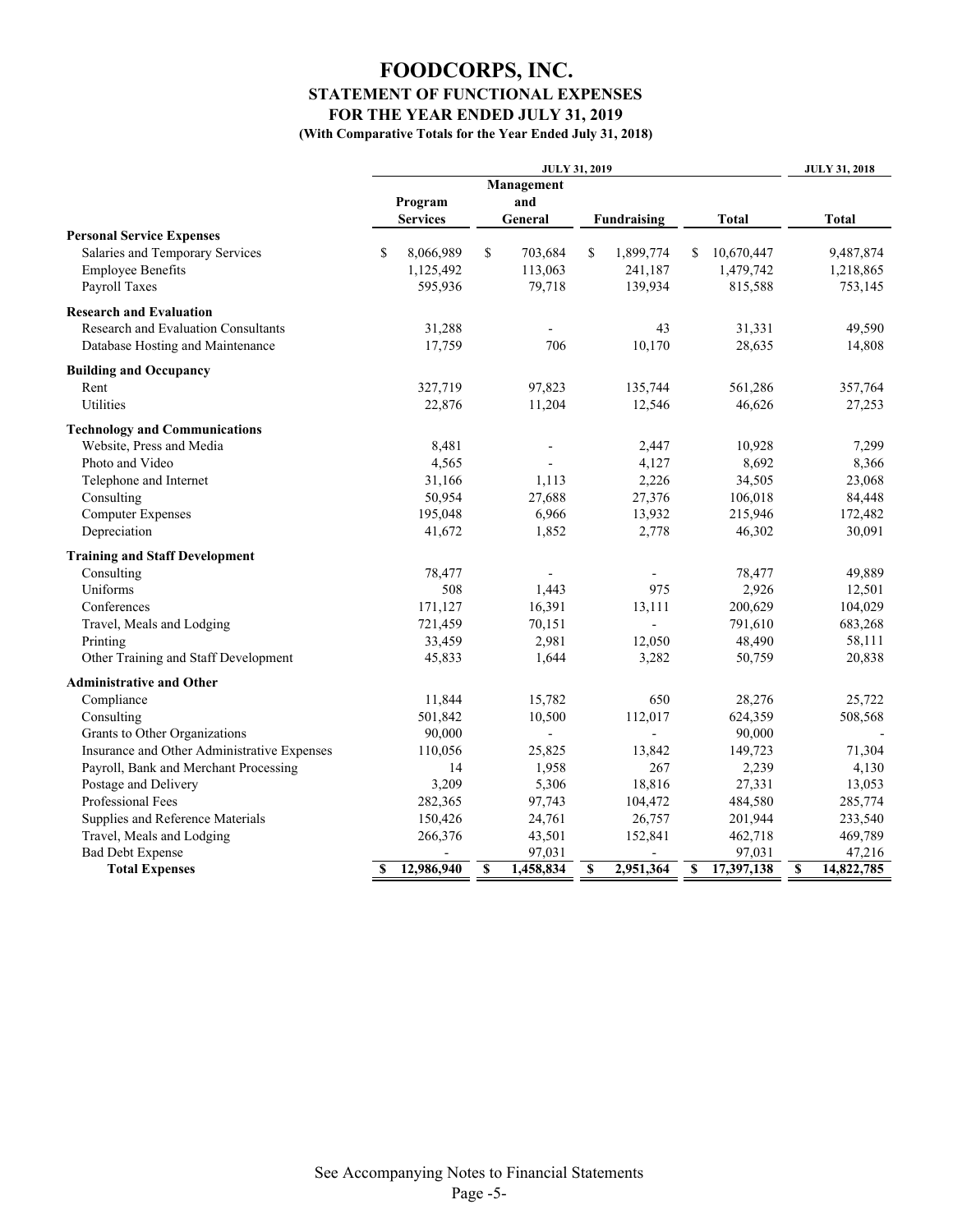# **STATEMENTS OF CASH FLOWS FOR THE YEARS ENDED JULY 31, 2019 AND 2018**

|                                                                                                        |               | 2019       |                                                                       | 2018        |
|--------------------------------------------------------------------------------------------------------|---------------|------------|-----------------------------------------------------------------------|-------------|
| <b>CASH FLOW FROM OPERATING ACTIVITIES</b><br>Changes in Net Assets                                    | \$            | 776,456    | \$                                                                    | (2,173,208) |
| <b>Adjustments to Reconcile Changes in Net Assets</b><br>to Net Cash Provided by Operating Activities: |               |            |                                                                       |             |
| Depreciation                                                                                           |               | 46,302     |                                                                       | 30,091      |
| Decrease (Increase) in:                                                                                |               |            |                                                                       |             |
| Unconditional Promises to Give                                                                         |               | (785, 012) |                                                                       | 2,939,247   |
| <b>Government Grant Receivables</b>                                                                    |               | (21,079)   |                                                                       | 140,754     |
| Program Service Fees and Other Receivables                                                             |               | (147,616)  |                                                                       | 63,562      |
| Prepaid Expenses                                                                                       |               | (129, 934) |                                                                       | (82,378)    |
| <b>Security Deposits</b>                                                                               |               | (1,884)    |                                                                       | (158)       |
| Increase (Decrease) in:                                                                                |               |            |                                                                       |             |
| <b>Accounts Payable</b>                                                                                |               | 77,934     |                                                                       | 3,273       |
| <b>Accrued Expenses</b>                                                                                |               | 75,673     |                                                                       | 8,706       |
| Credit Cards Payable                                                                                   |               | 75,362     |                                                                       | 13,499      |
| Accrued Paid Time Off                                                                                  |               | 110,501    |                                                                       | 134,130     |
| Accrued Salaries and Related Expenses                                                                  |               | 42,265     |                                                                       |             |
| <b>Unearned Revenue</b>                                                                                |               | (2,344)    |                                                                       | 31,452      |
| Deferred Rent                                                                                          |               | 70,120     |                                                                       | 10,573      |
| NET CASH PROVIDED BY OPERATING ACTIVITIES                                                              |               | 186,744    |                                                                       | 1,119,543   |
| <b>CASH FLOWS FROM INVESTING ACTIVITIES</b>                                                            |               |            |                                                                       |             |
| Purchases of Property and Equipment                                                                    |               | (82, 972)  |                                                                       | (14,041)    |
| NET CASH USED IN INVESTING ACTIVITIES                                                                  |               | (82, 972)  |                                                                       | (14, 041)   |
| NET INCREASE IN CASH AND CASH EQUIVALENTS                                                              |               | 103,772    |                                                                       | 1,105,502   |
| CASH AND CASH EQUIVALENTS - BEGINNING OF YEAR                                                          |               | 4,031,726  |                                                                       | 2,926,224   |
| CASH AND CASH EQUIVALENTS - END OF YEAR                                                                | $\mathbf{\$}$ | 4,135,498  | \$                                                                    | 4,031,726   |
| <b>SUPPLEMENTAL DISCLOSURE:</b>                                                                        |               |            |                                                                       |             |
| <b>Cash Paid During the Year For:</b>                                                                  |               |            |                                                                       |             |
| Interest                                                                                               | \$            |            |                                                                       |             |
| Taxes                                                                                                  | \$            |            | $\mathbb{S}% _{t}\left( t\right) \equiv\mathbb{S}_{t}\left( t\right)$ |             |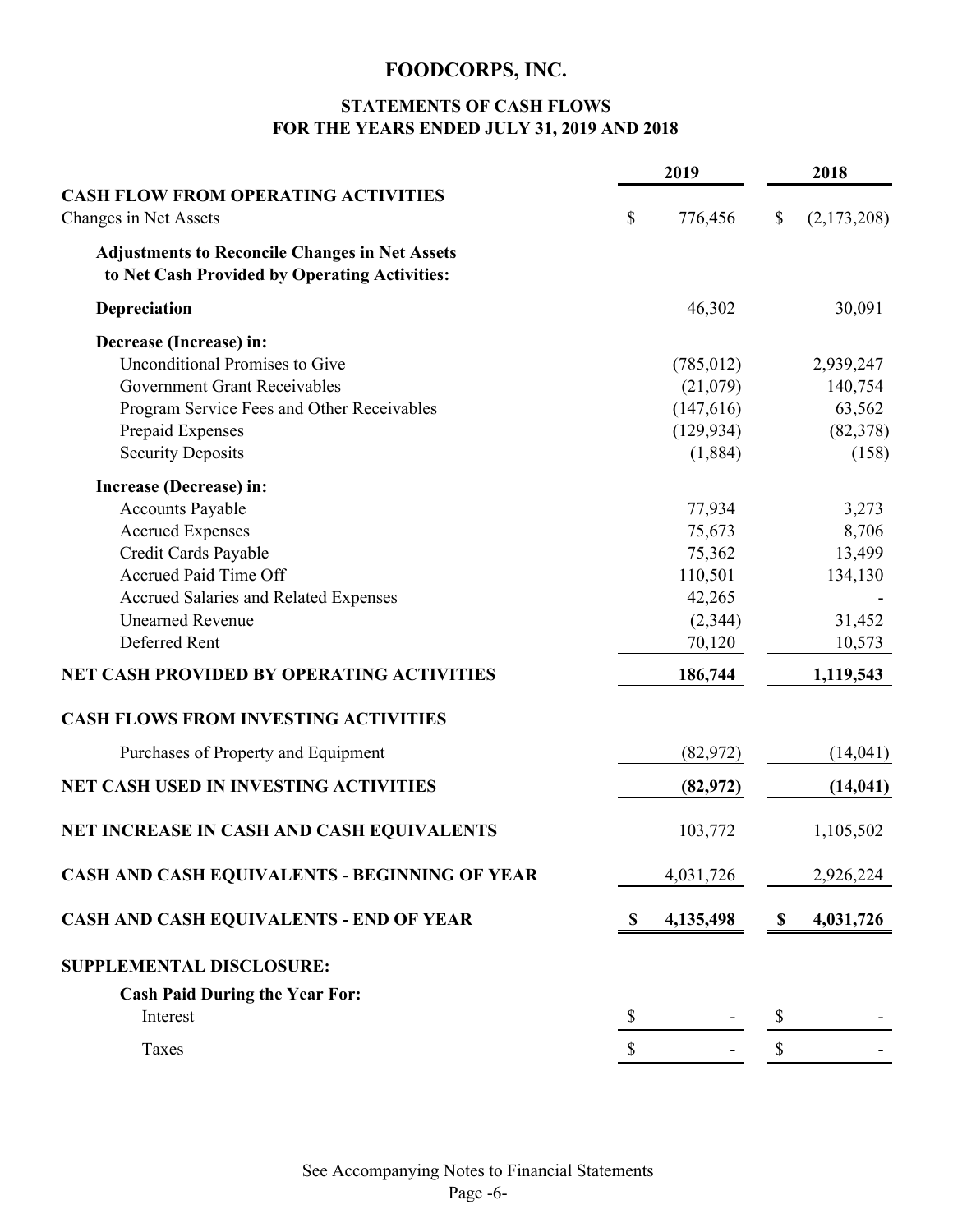#### **NOTES TO FINANCIAL STATEMENTS FOR THE YEARS ENDED JULY 31, 2019 AND 2018**

#### **NOTE 1 - NATURE OF ORGANIZATION**

FoodCorps, Inc. ("FoodCorps" or the "Organization") is a New York nonprofit corporation chartered on November 15, 2010. Through its national staff, partner organizations and the network of emerging leaders in its AmeriCorps public service program, FoodCorps seeks to connect children to healthy food in school. FoodCorps is a nonprofit public charity recognized under section  $501(c)(3)$  of the IRS code.

FoodCorps fielded its eighth class of leaders during the fiscal period under audit, supporting 228 service members throughout their yearlong term of service and working across 17 states and Washington D.C. to meet the Organization's mission. Together with communities, FoodCorps serves to connect children to healthy food in school.

Hands-On Learning:

- Taught  $28,784$  kids for  $10+$  hours a tipping point to change what kids eat.
- Supported 521 gardens for immersive outdoor learning.

Healthy School Meals:

- 3,260 state tests and promotions in the cafeteria.
- 104 new foods added to the lunch line.

Schoolwide Culture of Health:

● 114 schools held parent or family workshops covering growing, cooking, and serving fruits and vegetables at home and accessing healthy food in the community

The Organization receives the majority of its funding from foundation and government grants, individual donations, corporate sponsorships, and cost-sharing payments from its nonprofit partner organizations.

FoodCorps Service Members are AmeriCorps members who serve with and through the Organization. Each one commits to an eleven and 1/2-month term of paid public service fostering healthy school food environments in limited-resource communities.

FoodCorps' state programs staff or State Partners oversee the Organization's AmeriCorps program within their state and work closely with AmeriCorps members and Service Sites. Service Sites are communitylevel partners that directly supervise a service member or service team. Service Site partners can be nonprofit organizations, public schools or districts, government agencies or academic institutions.

This year, we launched reWorking Lunch, a multi-sector national initiative that brings together key players from business, school districts, government, nonprofits, and philanthropy to design and implement solutions that make healthier, higher quality food abundant and readily accessible for school.

## **NOTE 2 - SUMMARY OF SIGNIFICANT ACCOUNTING POLICIES**

#### **Basis of Accounting**

The financial statements have been prepared on the accrual basis of accounting and conform to accounting principles generally accepted in the United States of America as applicable to not-for-profit organizations. Under this method, revenues are recognized in the period in which they are earned. Expenses are recognized in the period in which the related liability is incurred.

#### **Cash and Cash Equivalents**

For purposes of the statement of cash flows, the Organization considers all highly liquid investments available for current use with an initial maturity of three months or less and time deposit accounts with no withdrawal restrictions other than loss of end of term interest to be cash equivalents. At July 31, 2019 and 2018, there was no restricted cash.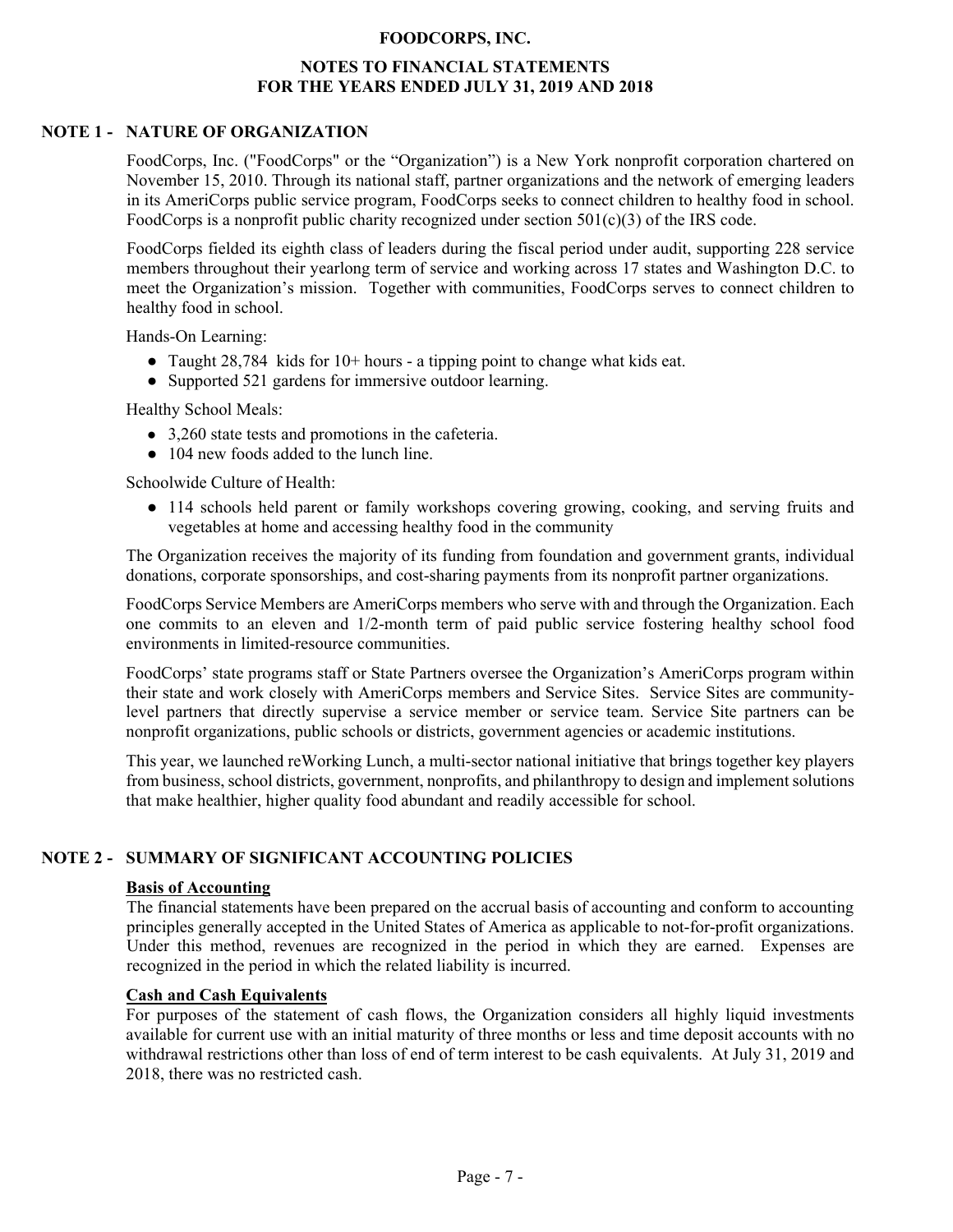#### **NOTES TO FINANCIAL STATEMENTS FOR THE YEARS ENDED JULY 31, 2019 AND 2018**

# **NOTE 2 - SUMMARY OF SIGNIFICANT ACCOUNTING POLICIES (CONTINUED)**

#### **Financial Statement Presentation**

The Organization's policy is to prepare its financial statements on the accrual basis of accounting in accordance with accounting principles generally accepted in the United States of America (GAAP). The statements of financial position and of activities focuses on the Organization as a whole and report total assets, liabilities, net assets and changes in net assets in accordance with the FASB ASC 958-205, Financial Statements of Not-for-Profit Organizations.

#### **Financial Instruments**

The Organization's financial instruments are cash and cash equivalents and contributions receivable. The recorded values of cash and cash equivalents and contributions receivable approximate fair values based on their short-term nature.

#### **Receivables**

Unconditional promises to give that are expected to be collected within one year are recorded at their net realizable value. Unconditional promises to give that are expected to be collected in future years are recorded at fair value, which is measured as the present value of their future cash flows. The discounts on these amounts are computed using risk-adjusted interest rates applicable to the years in which the promises are received. Amortization of the discounts is included in contribution revenue. Conditional promises to give are not included as support until conditions are substantially met.

#### **Allowance for Doubtful Accounts**

The Organization determines whether an allowance for doubtful accounts should be provided for accounts receivable. Such estimates are based on management's assessment of the aged basis of its sources, current economic conditions, subsequent receipts and historical information. Accounts receivable are written off against the allowance for doubtful accounts when all reasonable collection efforts have been exhausted. As of July 31, 2019 and 2018, allowance for doubtful accounts totaled \$31,722 and \$0, respectively.

#### **Fixed Assets**

It is the Organization's policy to capitalize property and equipment over \$1,000; lesser amounts are expensed. Fixed assets are recorded at cost. Maintenance and repairs are charged to expenses as incurred; major betterments are capitalized. When items or property and equipment are sold or retired, the related cost and accumulated depreciation is removed from the accounts and any gain or loss is included in the results of operations. Management reviews property and equipment for impairment when events or changes in circumstances indicate that the carrying amounts may not be recoverable. Property and equipment are written off to operations when considered impaired.

Depreciation is provided on the straight-line method over the estimated useful lives of the assets.

Furniture and Office Equipment 3 to 5 years

#### **Website and Database**

Expenditures in relation to the development, modification and maintenance of the Organization's website and database are recorded as expenses in the period in which they were incurred.

#### **Training and Staff Development**

The Organization provides training for its service members in order for them to effectively carry out its mission on the ground. As part of this training, the Organization hosts an annual national training conference and three regional training conferences The applicable travel, meals and lodging expenses for this training conference are, accordingly, included in program expenses in the accompanying financial statements.

#### **Employee Benefit Plan**

Eligible employees are invited to participate in the Organization's 401(k) plan. The Organization provides a 50% match on each employee's total contribution up to \$3,000 per year. Matches are assessed on a calendar year basis.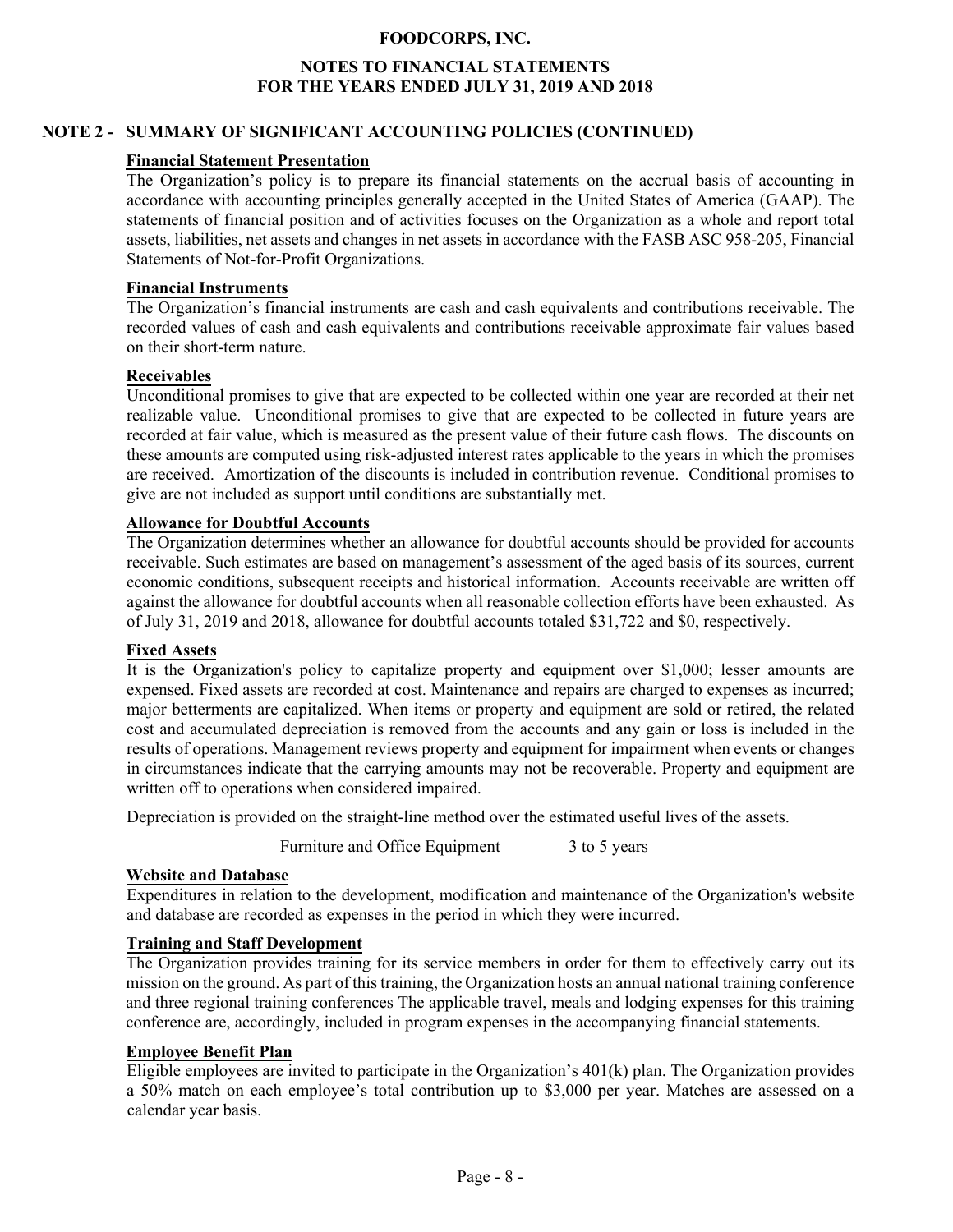#### **NOTES TO FINANCIAL STATEMENTS FOR THE YEARS ENDED JULY 31, 2019 AND 2018**

#### **NOTE 2 - SUMMARY OF SIGNIFICANT ACCOUNTING POLICIES (CONTINUED)**

#### **Net Assets**

Net assets of the Organization, and changes therein, are classified and reported as follows:

#### **(1) Net Assets Without Donor Restrictions:**

Net assets that are not subject to donor-imposed restrictions and may be expended for any purpose in performing the primary objectives of the Organization. These net assets are available for use at the discretion of the Board Directors and management. The Board can designate a portion of these net assets for specific purposes, which makes them unavailable for use at management's discretion. See Note 13 for more information on the composition of net assets without donor restrictions.

#### **(2) Net Assets With Donor Restrictions:**

Net assets subject to stipulations imposed by donors, and grantors. The Organization reports gifts of cash and other assets as revenue with donor restrictions if they are received with donor stipulations that limit the use of the donated assets. When a donor restriction expires, that is, when a stipulated time restriction ends or purpose restriction is accomplished, the net assets are reclassified as net assets without donor restriction and reported in the statements of activities as net assets released from restrictions. Other donor restrictions are perpetual in nature, where by the donor has stipulated the funds be maintained in perpetuity. As of July 31, 2019 and 2018, the Organization did not have any donor-restricted contributions that were perpetual in nature. See Note 14 or more information on the composition of net assets with donor restrictions and the release of restrictions, respectively.

#### **Revenue Recognition**

The Organization recognizes contributions received and made, including unconditional promises to give, as revenue in the period received or made. Contributions received are reported as either revenues without donor restrictions or revenues with donor restrictions. Contributions with donor restrictions that are used for the purpose specified by the donor in the same year as the contribution is received are recognized as revenues with donor restrictions and are reclassified as net assets released from restrictions in the same year. Promises to contribute that stipulate conditions to be met before the contributions is made are not recorded until the conditions are met. For the years ended July 31, 2019 and 2018, there were conditional promises to give totaling \$665,000 and \$330,000, respectively, which stipulate milestone requirements not yet met by the Organization for future years through 2020.

Donated services are recognized as contributions if the services (a) create or enhance non-financial assets or (b) require special skills and are performed by people with those skills and would otherwise be purchased by the Organization.

Program Service Fees are earned as the participating member hires complete their program year.

#### **Rent Expense**

The Organization records rent expense associated with its office lease on a straight-line basis over the life of the lease. The difference between the straight-line amount and the amount actually paid during the year is recorded as a liability and an expense in the accompanying financial statements.

#### **Income Taxes**

The Organization is a not-for-profit organization that is exempt from income taxes under Section  $501(c)$ (3) of the Internal Revenue Code and classified by the Internal Revenue Service as other than a private foundation. The Organization is subject to routine audits by various federal, state and local taxing authorities; however, there are currently no audits for any tax periodsin progress. The Organization believes it is no longer subject to income tax examinations for years prior to 2016.

The financial statements effects of a tax position taken or expected to be taken are recognized in the financial statements when it is more likely than not, based on the technical merits, that the position will be sustained upon examination. Interest and penalties, if any, are included in expenses in the Statement of Activities.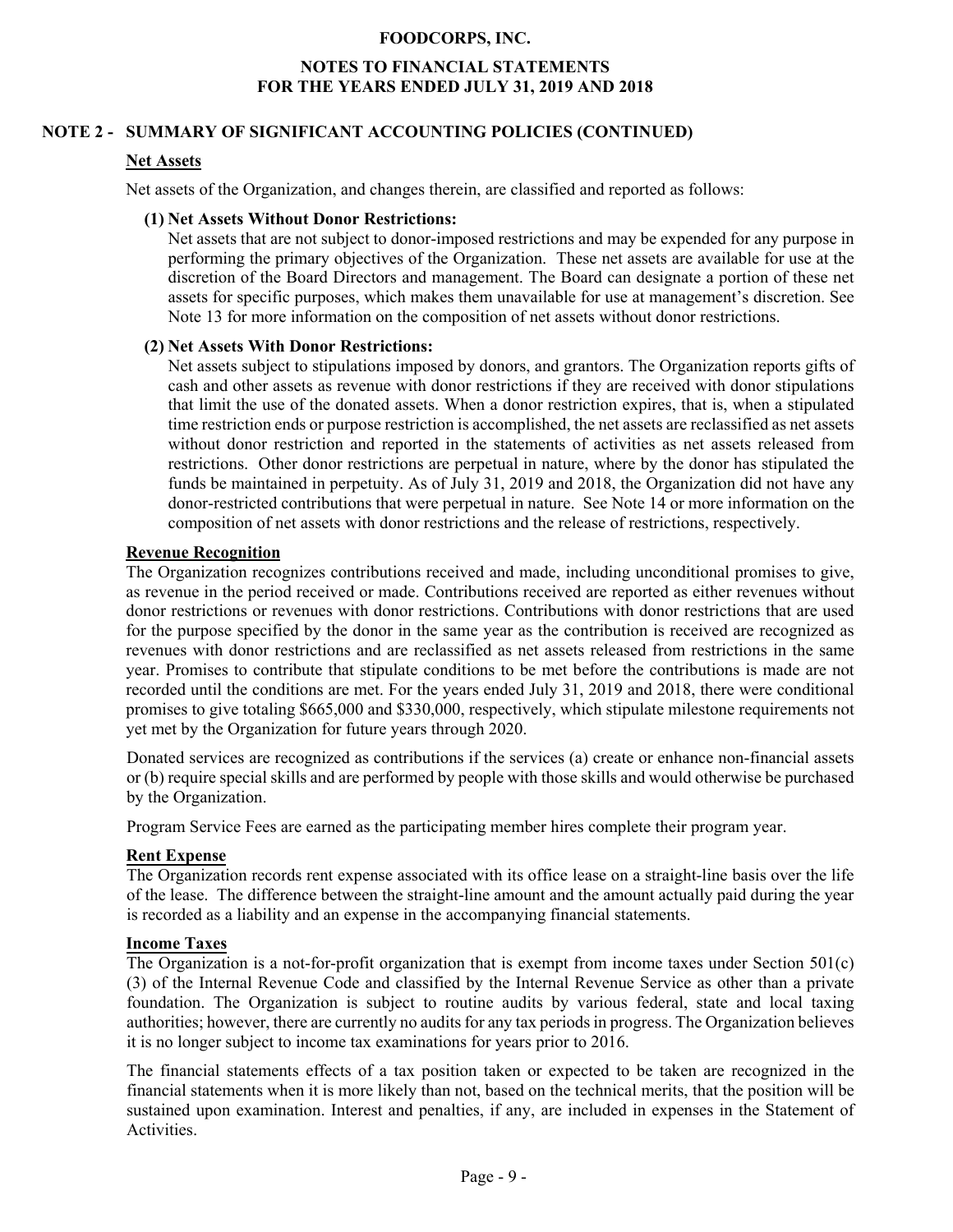#### **NOTES TO FINANCIAL STATEMENTS FOR THE YEARS ENDED JULY 31, 2019 AND 2018**

# **NOTE 2 - SUMMARY OF SIGNIFICANT ACCOUNTING POLICIES (CONTINUED)**

## **Functional Allocation of Expenses**

The costs of providing program and other activities have been summarized on a functional basis in the statements of activities. Accordingly, certain costs have been allocated among program services and supporting services benefited. Such allocations are determined by management on an equitable basis.

The expenses that are allocated include the following:

| <b>Method of Allocation</b> |
|-----------------------------|
| Time and Effort and Direct  |
| Time and Effort             |
| Direct                      |
| Direct                      |
| Direct and Head Count       |
| Head Count                  |
| <b>Direct</b>               |
| Direct and Head Count       |
| Direct                      |
|                             |

#### **Use of Estimates**

The preparation of financial statements in conformity with accounting principles generally accepted in the United States of America requires management to make estimates and assumptions that affect the reported amounts of assets and liabilities at the date of the financial statements, and the reported amounts of revenues and expenses during the reporting period. Actual results could differ from those estimates.

#### **Accounting Pronouncements Adopted**

In August 2016, the FASB issued ASU 2016-14, Presentation of Financial Statements of Not-for-Profit Entities (Topic 958). The ASU amends the current reporting model for nonprofit organizations and enhances their required disclosures. The major changes include: (a) requiring the presentation of only two classes of net assets now entitled "net assets without donor restrictions" and "net assets with donor restrictions", (b) modifying the presentation of underwater endowment funds and related disclosures, (c) requiring the use of the placed in service approach to recognize the expirations of restrictions on gifts used to acquire or construct long-lived assets absent explicit donor stipulations otherwise, (d) requiring that all nonprofits present an analysis of expenses by function and nature in either the statement of activities, a separate statement, or in the notes and disclose a summary of the allocation methods used to allocate costs, (e) requiring the disclosure of quantitative and qualitative information regarding liquidity and availability of resources, (f) presenting investment return net of external and direct internal investment expenses, and (g) modifying other financial statement reporting requirements and disclosures intended to increase the usefulness of nonprofit financial statements. In addition, ASU 2016-14 removes the requirement that notfor-profit entities that chose to prepare the statements of cash flows using the direct method must also present a reconciliation (the indirect method). The Organization adopted the change in presentation in the current year and has chosen to present the statement of cash flows using the indirect method.

## **Measure of Operations**

The statements of activities reports all changes in net assets, including changes in net assets from operating and nonoperating activities. Operating activities consist of those items attributable to the Organization's ongoing program services. Nonoperating activities are limited to resources that generate return from investments and other activities considered to be of a more unusual or nonrecurring nature. As of July 31, 2019 and 2018, the Organization did not have nonoperating activities.

#### **Advertising Costs**

Advertising costs are generally charged to operations in the year incurred. For the years ended July 31, 2019 and 2018, there was no advertising expense.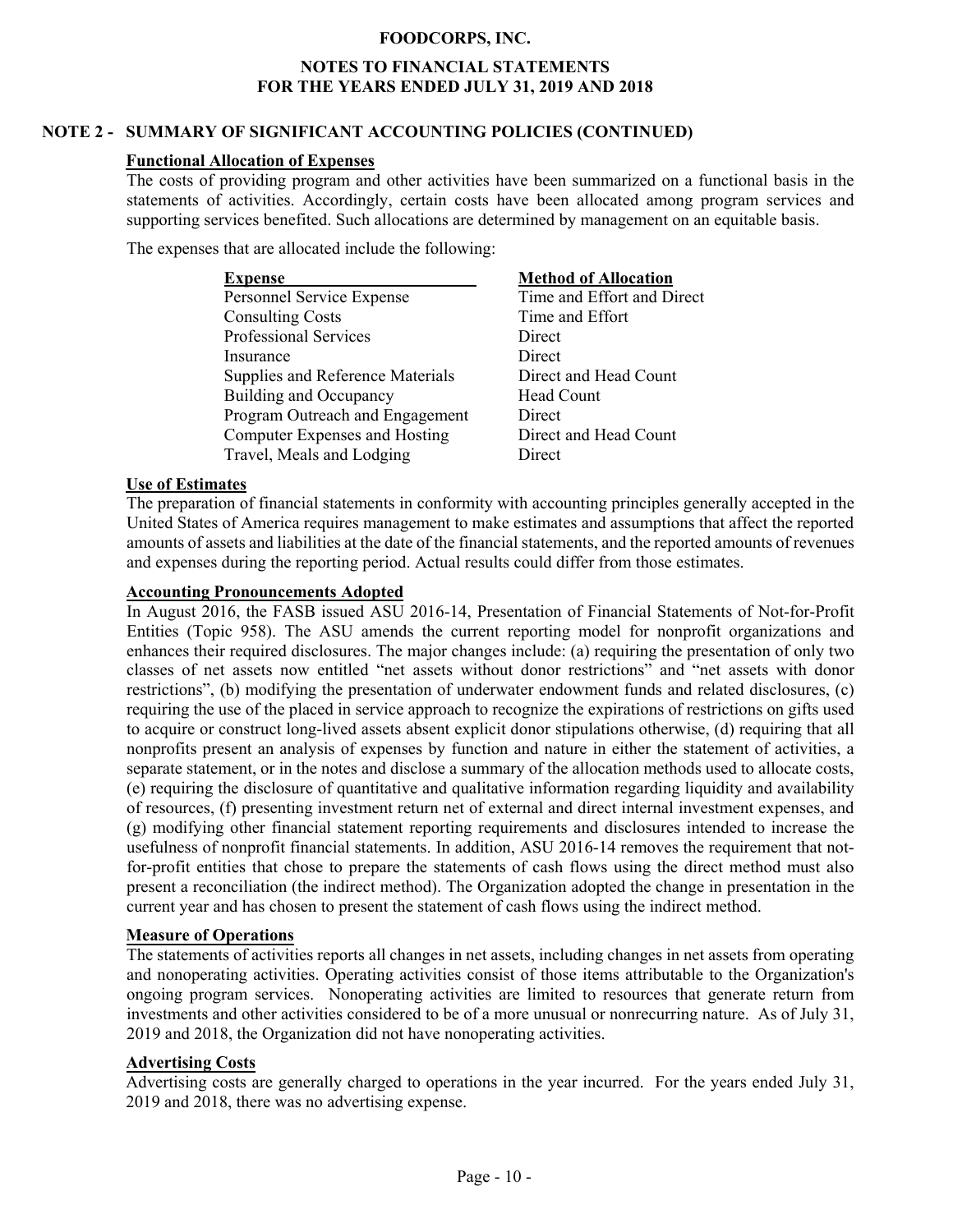#### **NOTES TO FINANCIAL STATEMENTS FOR THE YEARS ENDED JULY 31, 2019 AND 2018**

#### **NOTE 2 - SUMMARY OF SIGNIFICANT ACCOUNTING POLICIES (CONTINUED)**

#### **Comparative Information**

The financial statements include certain 2018 comparative information. With respect to the statement of activities, such prior year information is not presented by net asset class and, in the statement of functional expenses, 2018 expenses by natural classification are presented in total rather than by functional category. Accordingly, such information should be read in conjunction with the Organization's 2018 financial statements from which the summarized information was derived.

#### **Reclassifications**

Certain amounts in the 2018 financial statements have been reclassified to conform with the current year financial statement presentation.

## **NOTE 3 - COMMITMENTS AND CONTINGENCIES**

Certain grants and contracts may be subject to audit by funding sources. Such audits may result in disallowance of costs submitted for reimbursement. Management is of the opinion that such cost disallowances, if any, will not have a material effect on the accompanying financial statements. Accordingly, no amounts have been provided in the accompanying financial statements for such potential claims.

The Organization may be involved in legal actions arising in the ordinary course of its business. It is the opinion of management that such actions will be resolved without material effect on the Organization's financial position.

#### **NOTE 4 - PROPERTY AND EQUIPMENT**

Property and equipment by major classification is summarized as follows:

|                                | 2019    |     | 2018               |
|--------------------------------|---------|-----|--------------------|
| Furniture and Office Equipment |         |     | 300,240 \$ 217,268 |
| Less: Accumulated Depreciation | 162,031 |     | 115,729            |
| Property and Equipment, Net    | 138,209 | - S | 101,539            |

Depreciation expense for the years ended July 31, 2019 and 2018 was \$46,302 and \$30,091, respectively.

## **NOTE 5 - EMPLOYEE BENEFIT PLANS**

During the years ended July 31, 2019 and 2018, the Organization contributed \$166,798 and \$153,808, respectively, to the  $401(k)$  plan to meet the 50% employer match.

#### **NOTE 6 - RELATED PARTIES**

The Organization received donations from members of the Board of Directors, as well as from various relatives of the Board. In addition, various members of the Organization's board of directors also served on the boards of unrelated organizations that contributed to the Organization and have pledged donations to the Organization. During the years ended July 31, 2019 and 2018, total contributions from Board Members and related parties total \$1,418,585 and \$795,167, respectively. In addition, during the year ended July 31, 2019, the Organization paid a staff member's husband \$29,887 for photography work.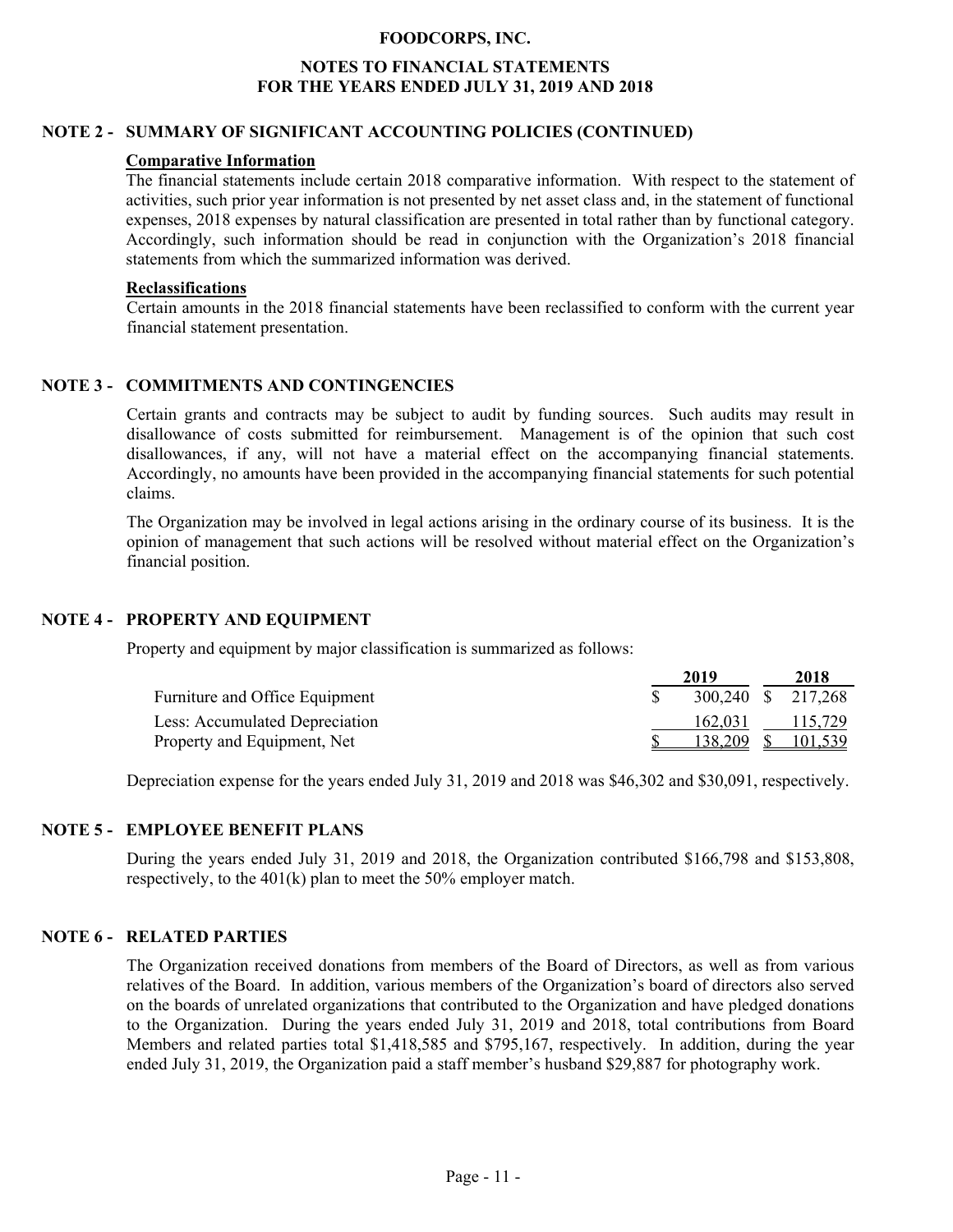#### **NOTES TO FINANCIAL STATEMENTS FOR THE YEARS ENDED JULY 31, 2019 AND 2018**

#### **NOTE 7 - LEASE COMMITMENTS AND RENTAL EXPENSE**

The Organization leases office and program space under various operating leases expiring at various dates through the fiscal year end 2024. In addition, the Organization has various office equipment operating leases.

Future minimum lease payments are as follows:

| Year Ended July 31, |               |
|---------------------|---------------|
| 2020                | \$<br>479,438 |
| 2021                | 402,380       |
| 2022                | 398,739       |
| 2023                | 235,309       |
| 2024                | 235,309       |
| 2025 and thereafter | 352,964       |
| Total               | 2,104,139     |

Rent expense for the years ended July 31, 2019 and 2018 was \$561,286 and \$357,764, respectively.

#### **NOTE 8 - VOLUNTEER SERVICES**

During the years ended July 31, 2019 and 2018, many individuals volunteered their time and performed a variety of tasks that assisted the Organization. However, these services do not meet the criteria for recognition as contributed services.

#### **NOTE 9 - CONCENTRATIONS AND CREDIT RISK**

Financial instruments that potentially subject the Organization to concentrations of credit risk consist principally of cash and cash equivalents accounts in financial institutions, which, from time to time, may exceed the Federal Depository Insurance Coverage limit. As of July 31, 2019 and 2018, cash and cash equivalents exceeding federally insured limits totaled \$4,032,911 and \$3,604,960, respectively. In assessing its risk, the Organization's policy is to maintain funds only with reputable financial institutions, and management believes the risk of losses is minimal.

Grants and contributions received from a single funder may, at times, exceed 20% of total support. The Organization assesses credit risk related to such grants on a contract-by-contract basis.

#### **NOTE 10 - UNEARNED REVENUE**

As of July 31, 2019 and 2018, unearned revenue from program service fees was \$47,156 and \$49,500, respectively.

## **NOTE 11 - DONATED SERVICES AND DONATIONS IN-KIND**

Donated goods and services that meet the requirements for recognition are recorded as revenue and expenses in the accompanying statement of activities. The Organization received donated food of \$15,000 for both the years ending July 31, 2019 and 2018, respectively. For the years ended July 31, 2019 and 2018, the Organization received donated legal services totaling \$6,800 and \$29,017, respectively. These products and services are included in training and staff development and professional fees in the accompanying financial statements, respectively. The values of the food and legal services are based upon estimates provided by the donors.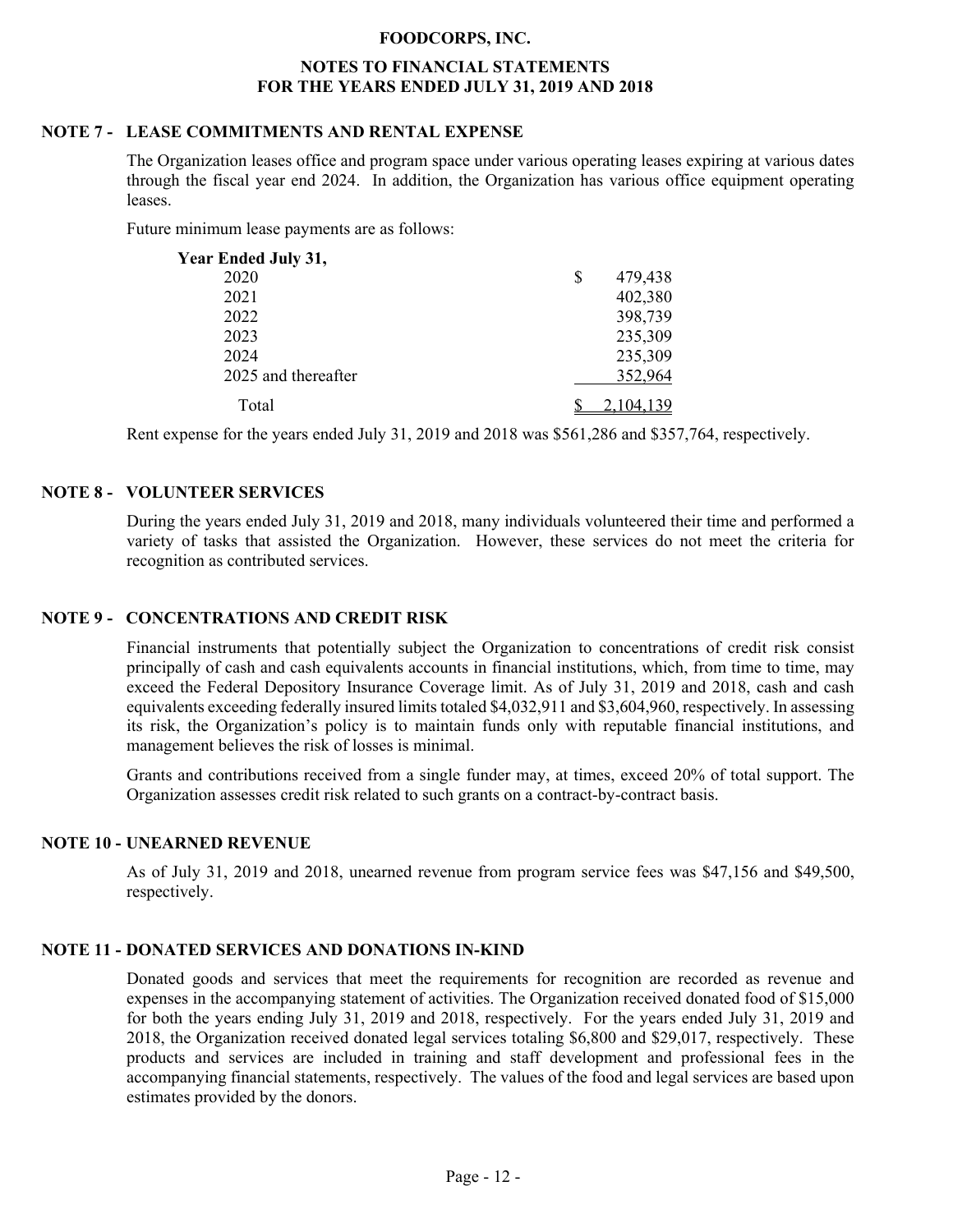#### **NOTES TO FINANCIAL STATEMENTS FOR THE YEARS ENDED JULY 31, 2019 AND 2018**

#### **NOTE 12 - RECEIVABLES**

Receivables, including unconditional promises to give, government grants, and program services and other receivables, were discounted to net present value using a discount rate of 3.5%. Total receivables as of July 31, 2019 and 2018 consisted of the following:

|                                       | 2019        | 2018         |
|---------------------------------------|-------------|--------------|
| Amount Due In:                        |             |              |
| Less Than One Year                    | \$3,201,613 | \$2,150,199  |
| One to Three Years                    | 2,744,106   | 2,241,000    |
| Four or More Years                    | 600,000     | 1,200,000    |
| Total                                 | 6,545,719   | 5,591,199    |
| Less: Discount to Present Value       | 238,608     | 269,517      |
| Less: Allowance for Doubtful Accounts | 31,722      |              |
| Total Receivables, Net                | 6,275,389   | \$ 5,321,682 |

## **NOTE 13 - NET ASSETS WITHOUT DONOR RESTRICTIONS**

For the years ending July 31, 2019 and 2018, the Organization's net assets without donor restrictions is comprised of undesignated and Board designated amounts for the following purposes:

|              | 2019 | 2018                      |
|--------------|------|---------------------------|
| Undesignated |      | $$3,843,801$ $$3,286,633$ |

#### **NOTE 14 - NET ASSETS WITH DONOR RESTRICTIONS**

For the year ended July 31, 2019, net assets with donor restrictions are restricted for the following purposes as follows:

| <b>Restriction Type</b>                                                                             | <b>Beginning of</b><br><b>Fiscal Year</b> | <b>Contributions</b>              | <b>Released</b>                          | End of<br><b>Fiscal Year</b> |
|-----------------------------------------------------------------------------------------------------|-------------------------------------------|-----------------------------------|------------------------------------------|------------------------------|
| FYE 2019 Programming Support<br>Purpose Restriction – State Specific<br>Time Restriction Multi-Year | $-$<br>561,234<br>5,391,210               | 3,595,000<br>919,080<br>3,343,509 | (\$3,595,000)<br>1,170,813<br>2,872,488) | --<br>309,501<br>5,862,231   |
| Total                                                                                               | .952.444                                  | .857.589                          | .638.301                                 |                              |

For the year ended July 31, 2018, net assets with donor restrictions are restricted for the following purposes as follows:

| <b>Restriction Type</b>              | <b>Beginning of</b><br><b>Fiscal Year</b> | <b>Contributions</b> | <b>Released</b> | End of<br><b>Fiscal Year</b> |
|--------------------------------------|-------------------------------------------|----------------------|-----------------|------------------------------|
| FYE 2018 Programming Support         | \$2,110,000                               | 232,054              | $(\$2,342,054)$ | S                            |
| Purpose Restriction - State Specific | 922,927                                   | 1,118,438            | 1,480,131)      | 561,234                      |
| Time Restriction FYE 2018            | 25,000                                    |                      | 25,000)         |                              |
| Time Restriction Multi-Year          | 6,353,338                                 | 2,616,869            | 3.578.997)      | 5,391,210                    |
| Total                                |                                           | .967.361             |                 | 5.952.444                    |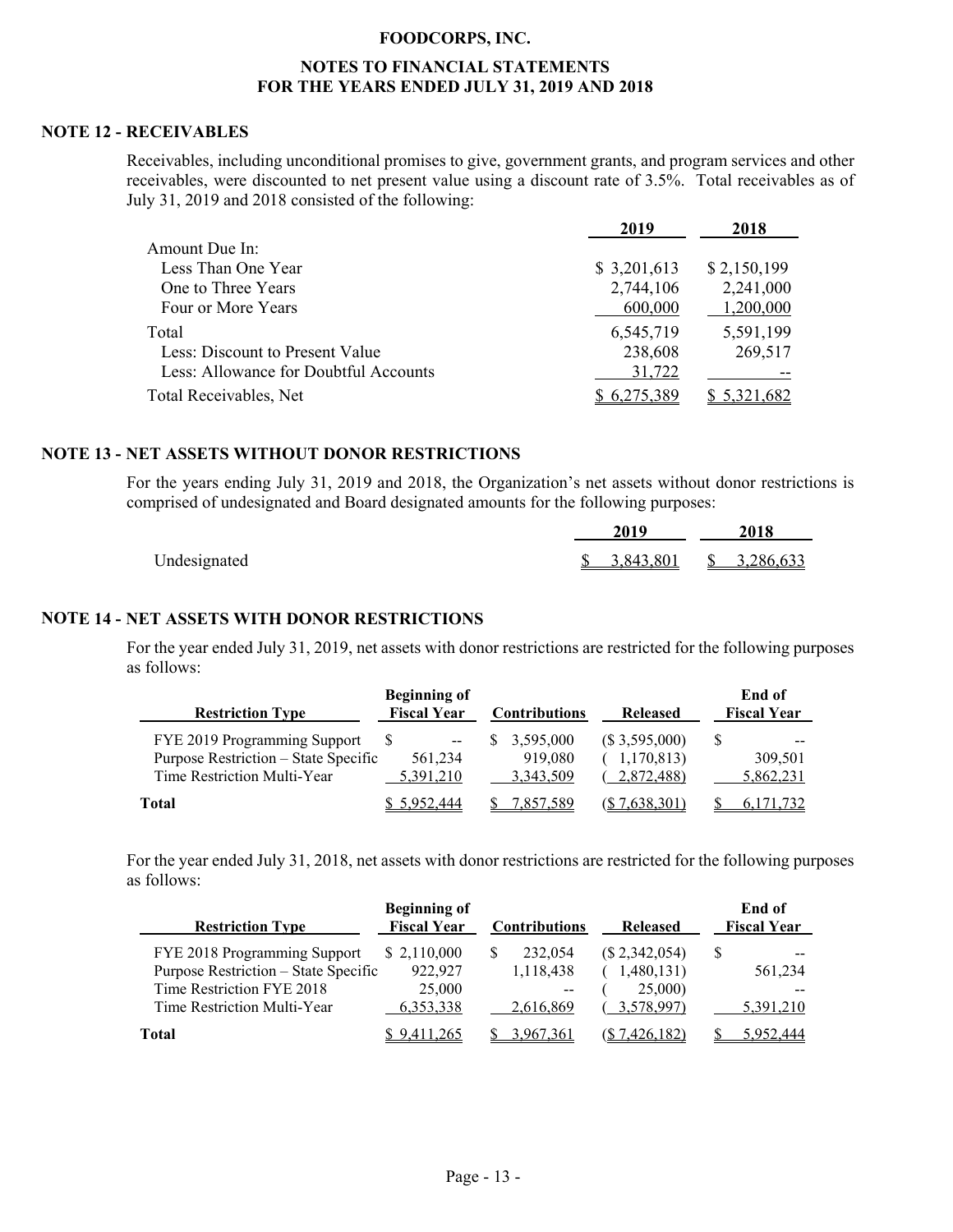#### **NOTES TO FINANCIAL STATEMENTS FOR THE YEARS ENDED JULY 31, 2019 AND 2018**

#### **NOTE 14 - NET ASSETS WITH DONOR RESTRICTIONS (CONTINUED)**

Net assets with donor restrictions are available as follows:

|               | 2019       | 2018             |
|---------------|------------|------------------|
| July 31, 2019 | S<br>$- -$ | 2,780,961        |
| July 31, 2020 | 3,066,234  | 913,415          |
| July 31, 2021 | 1,256,381  | 659,562          |
| July 31, 2022 | 711,801    | 548,765          |
| July 31, 2023 | 614,449    | 532,678          |
| July 31, 2024 | 522,867    | 517,063          |
|               | 171,732    | <u>5,952,444</u> |

#### **NOTE 15 - LIQUIDITY AND AVAILABILITY OF RESOURCES**

The Organization's financial assets available within one year of the statements of financial position date for general expenditure for the years ending July 31, 2019 and 2018 are as follows:

|                                                     | 2019           | 2018           |
|-----------------------------------------------------|----------------|----------------|
| Cash and Cash Equivalents                           | 4,135,498<br>S | 4,031,726<br>S |
| Total Receivables (see Note 12)                     | 6,275,389      | 5,321,682      |
| <b>Total Financial Assets</b>                       | 10,410,887     | 9,353,408      |
| Less:                                               |                |                |
| Amounts Unavailable for General Expenditures Within |                |                |
| One Year, at net present value, Due To:             |                |                |
| Restricted by Donors with Purpose Restrictions      | 304,501        | 561,234        |
| Restricted by Donors with Timing Restrictions       | 3,105,498      | 3,171,483      |
| Total Amounts Unavailable for General Expenditures  |                |                |
| Within One Year                                     | 3,409,999      | 3,732,717      |
| Total Financial Assets Available to Management for  |                |                |
| General Expenditure Within One Year                 | 7,000,888      | 5,620,691      |

The Organization's goal is generally to maintain financial assets to meet six months of operating expenses (approximately \$2.2 million). As part of its liquidity plan, the Organization has the ability to scale-back and reduce non-essential support services.

#### **NOTE 16 - BAD DEBT EXPENSE**

Bad debt expense for years ending July 31, 2019 and 2018 totaled \$97,031 and \$47,216, respectively.

#### **NOTE 17 - SUBSEQUENT EVENTS**

The impacts of the global emergence of Coronavirus disease (COVID-19) on the Organization are currently unknown. The Organization is conducting business as usual with modifications to employee travel, employee work locations, and cancellation of certain events, among other modifications. The Organization will continue to actively monitor the situation and may take further actions that alter business operations as may be required by federal, state or local authorities or that are determined to be in the best interest of the Organization's employees, service members, donors, partners and suppliers. It is not clear what the potential effects any such alterations or modifications may have on the Organization, including the effects on donors and prospects, or on the Organization's financial results for fiscal year end 2020.

Management has evaluated subsequent events through April 10, 2020, which is the date the financial statements were available to be issued and determined no adjustments to the financial statements or additional disclosures are necessary.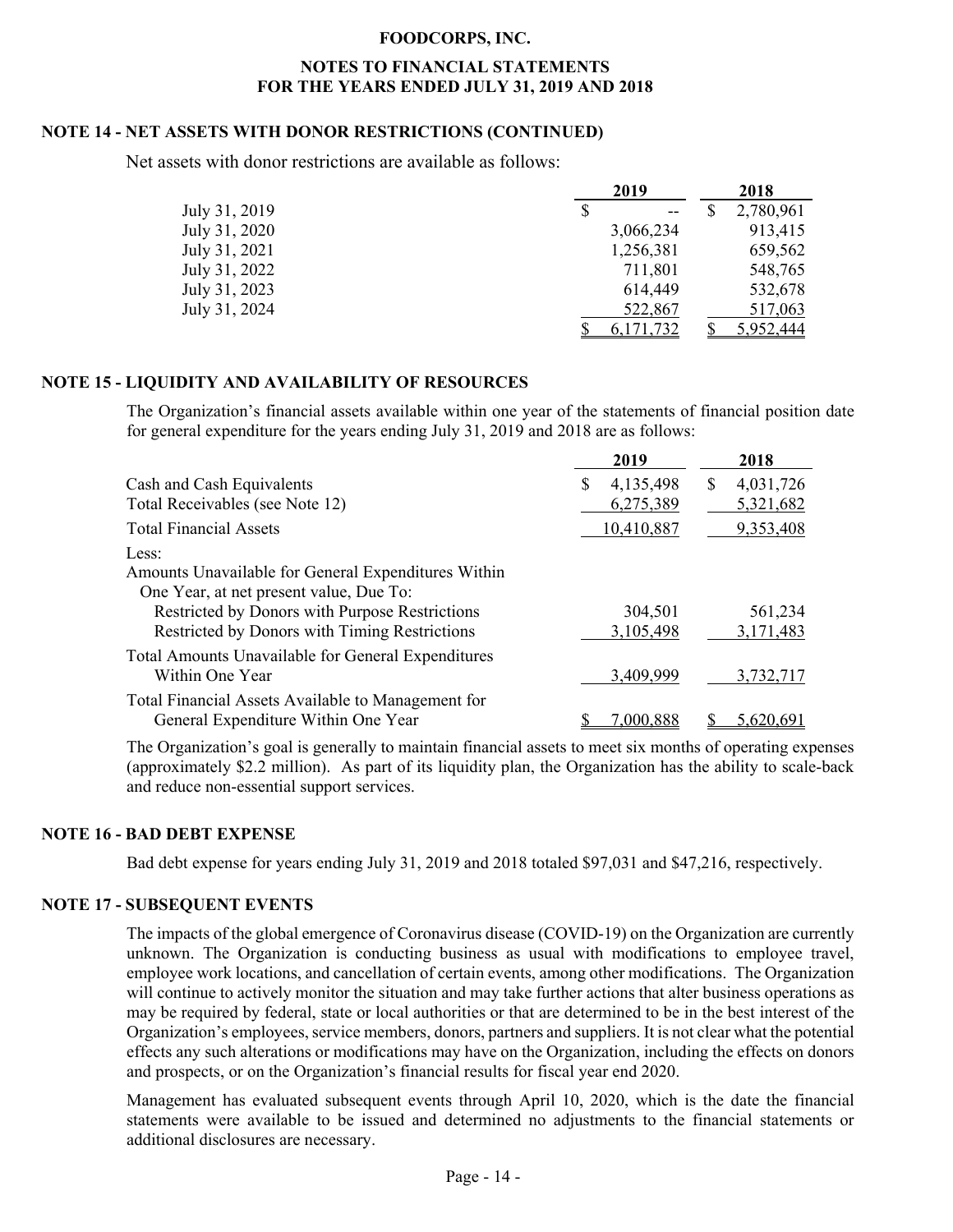# **FOODCORPS, INC. SUPPLEMENTARY INFORMATION UNIFORM GUIDANCE REPORTS YEAR ENDED JULY 31, 2019**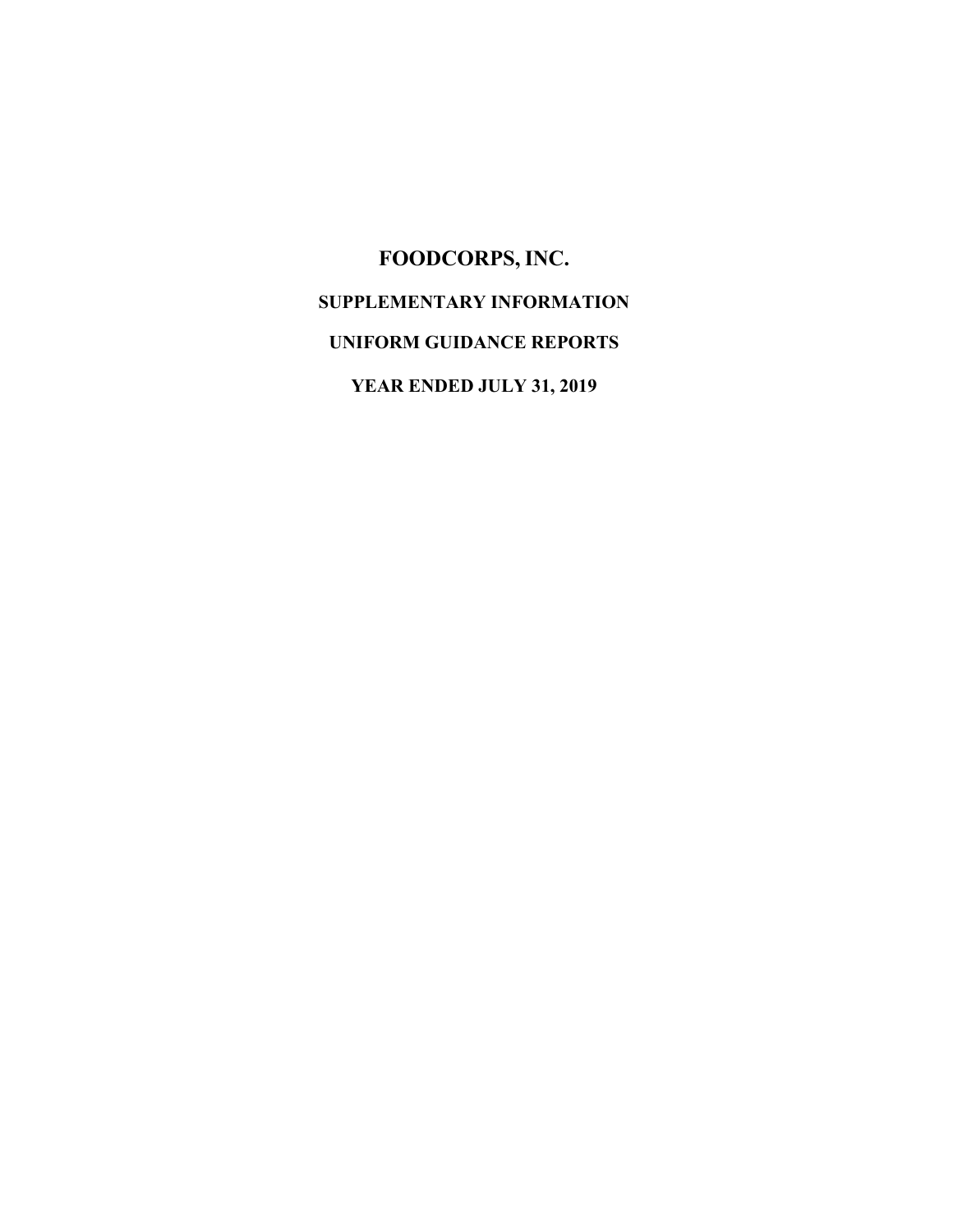#### **FOODCORPS, INC. SCHEDULE OF EXPENDITURES OF FEDERAL AWARDS FOR THE YEAR ENDED JULY 31, 2019**

| <b>Federal Grantor / Program Title</b>                             | Contract<br><b>Number</b> | Federal<br><b>CFDA</b><br><b>Number</b> | Government<br>Revenue<br>Federal |    | Program<br><b>Expenditures</b><br>from<br>Governmental<br>Revenue | <b>Payments to</b><br><b>Subrecipients</b> |
|--------------------------------------------------------------------|---------------------------|-----------------------------------------|----------------------------------|----|-------------------------------------------------------------------|--------------------------------------------|
| United States Department of Agriculture Food and Nutrition Service |                           |                                         |                                  |    |                                                                   |                                            |
| Direct Program                                                     |                           |                                         |                                  |    |                                                                   |                                            |
| New Jersey Farm to School Grant Program                            | $CN-F2S-SS-OR-16$         | 10.575                                  | S.<br>15,548                     | -S | 15,548                                                            |                                            |
| Food and Agriculture Service Learning Program                      | 2018-70026-28912          | 10.522                                  | 166,217                          |    | 166,217                                                           |                                            |
| Corporation for National and Community Service                     |                           |                                         |                                  |    |                                                                   |                                            |
| Direct Program                                                     |                           |                                         |                                  |    |                                                                   |                                            |
| AmeriCorps National Fixed Amount Grant                             | 18ED201337                | 94.006 *                                | 1,420,237                        |    | 1,420,237                                                         |                                            |
| Pass Through                                                       |                           |                                         |                                  |    |                                                                   |                                            |
| Connecticut Commission on Community Service                        | 18DHE1250AA               | 94.006 *                                | 213,933                          |    | 213,933                                                           |                                            |
| University of Hawaii                                               | 16FXHHI001                | 94.006 *                                | 112,900                          |    | 112,900                                                           |                                            |
| Massachusetts Service Alliance                                     | 16ESHMA001                | 94.006 *                                | 268,600                          |    | 268,600                                                           |                                            |
| New Jersey Department of State/AmeriCorps - NJCNCS                 | AC19Fixed-002             | 94.006 *                                | 137,268                          |    | 137,268                                                           |                                            |
| Michigan Community Service Commission                              | E20193534-00              | $94.006$ *                              | 168,414                          |    | 168,414                                                           |                                            |
| Mississippi Commission for Volunteer Service                       | 18ES205570                | 94.006 *                                | 118,707                          |    | 118,707                                                           |                                            |
|                                                                    |                           |                                         | 2,440,059                        |    | 2,440,059                                                         |                                            |
|                                                                    |                           |                                         | 2,621,824<br>S.                  | S  | 2,621,824                                                         | S                                          |

\* Major Program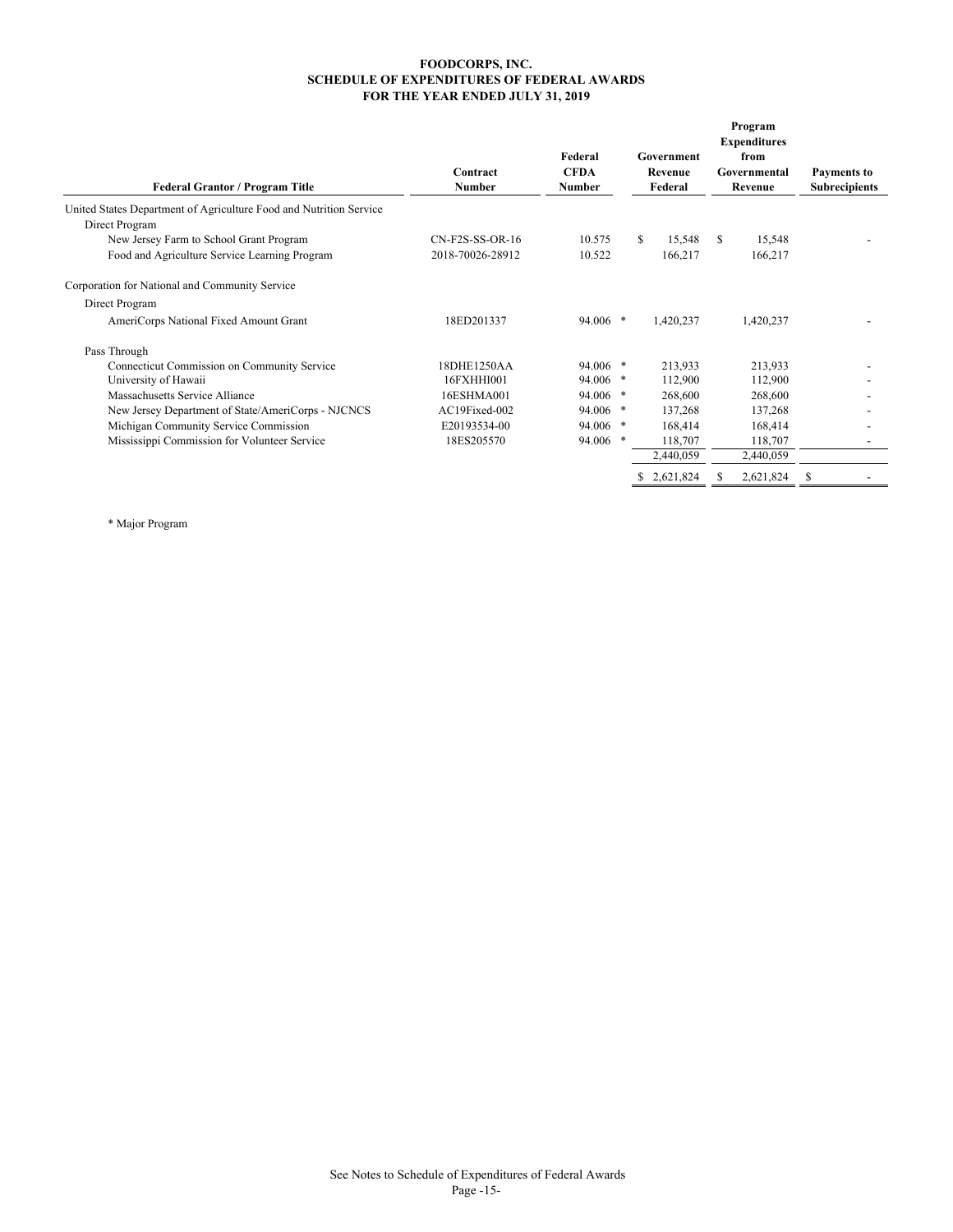# **FOODCORPS, INC. NOTES TO THE SCHEDULE OF EXPENDITURES OF FEDERAL AWARDS YEAR ENDED JULY 31, 2019**

# **1) Basis of Presentation**

The accompanying schedule of expenditures of federal awards (the "Schedule") includes the federal grant activity of FoodCorps, Inc. under programs of the federal government for the year ended July 31, 2019. The information in this schedule is presented in accordance with the requirements of Title 2 U.S. *Code of Federal Regulations* Part 200, *Uniform Administration Requirements, Cost Principles, and Audit Requirements for Federal Awards* (Uniform Guidance). Because the Schedule presents only a selected portion of the operations of FoodCorps Inc. it is not intended to and does not present the financial position, change in net assets, or cash flows of FoodCorps Inc.

# **2) Basis of Accounting**

The accompanying Schedule of Expenditures of Federal Awards of FoodCorps, Inc. is presented on the accrual basis of accounting.

# **3) Summary of Significant Accounting Policies**

Expenditures reported on the Schedule are reported on the accrual basis of accounting. Such expenditures are recognized following the cost principles contained in the Uniform Guidance, Cost Principles for Non-Profit Organizations, wherein certain types of expenditures are not allowable or are limited as to reimbursement.

# **4) Indirect Cost Rate**

FoodCorps Inc. has elected to use the 10 percent de minimis indirect cost rate as allowed under the Uniform Guidance.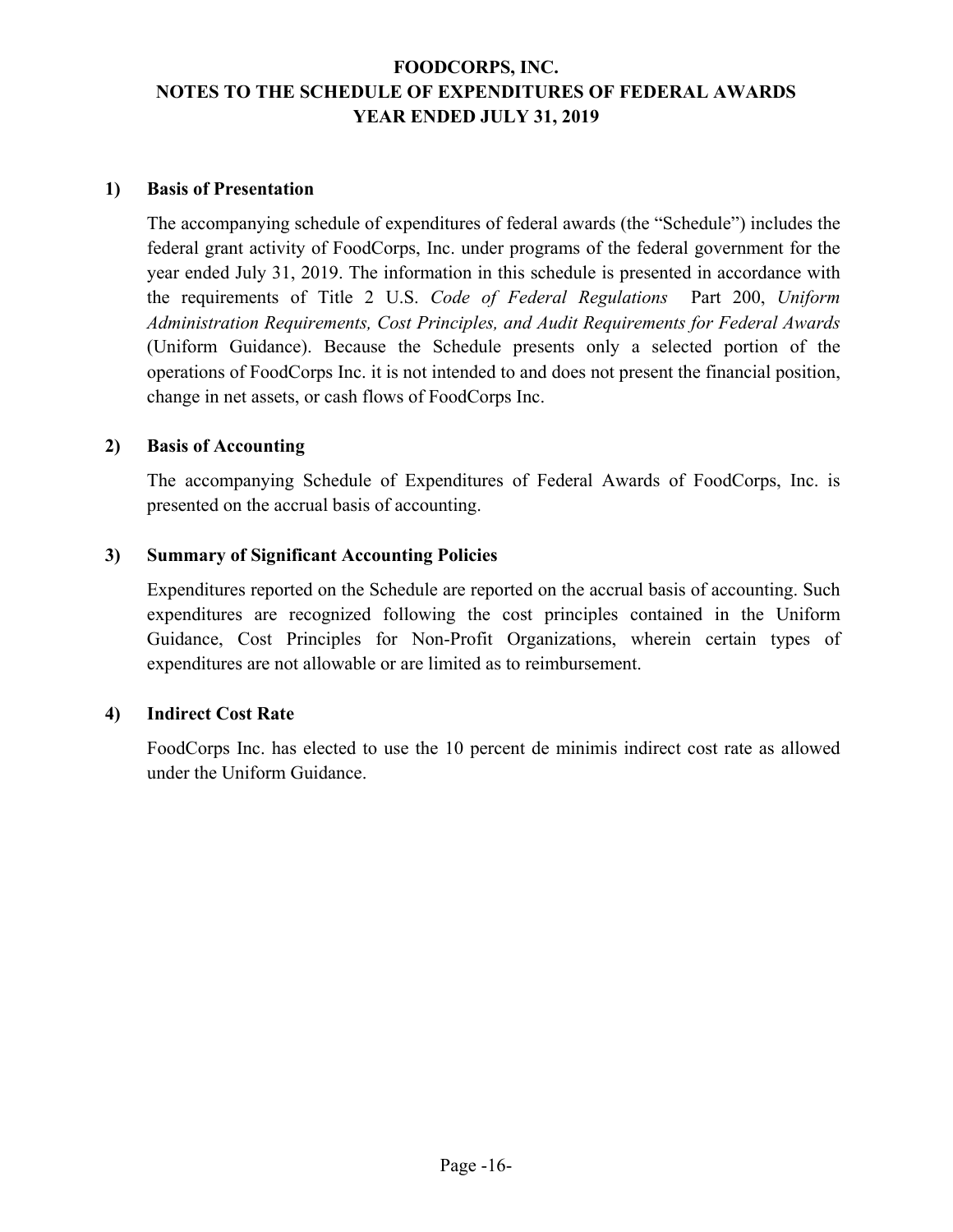

12 West 32nd Street, 10th Floor New York, NY 10001

 $(212) 563 - 2525$ Fax: 212 563-3549 www.randmcpa.com

#### **INDEPENDENT AUDITORS' REPORT ON INTERNAL CONTROL OVER FINANCIAL REPORTING AND ON COMPLIANCE AND OTHER MATTERS BASED ON AN AUDIT OF FINANCIAL STATEMENTS PERFORMED IN ACCORDANCE WITH** *GOVERNMENT AUDITING STANDARDS*

To the Board of Directors FoodCorps, Inc. New York, New York

We have audited, in accordance with the auditing standards generally accepted in the United States of America and the standards applicable to financial audits contained in *Government Auditing Standards* issued by the Comptroller General of the United States, the financial statements of FoodCorp Inc. (a nonprofit organization), which comprise the statement of financial position as of July 31, 2019, and the related statements of activities, functional expenses and cash flows for the year then ended, and the related notes to the financial statements, and have issued our report thereon dated April 10, 2020.

#### **Internal Control Over Financial Reporting**

In planning and performing our audit of the financial statements, we considered FoodCorp Inc.'s internal control over financial reporting (internal control) to determine the audit procedures that are appropriate in the circumstances for the purpose of expressing our opinion on the financial statements, but not for the purpose of expressing an opinion on the effectiveness of FoodCorp Inc.'s internal control. Accordingly, we do not express an opinion on the effectiveness of FoodCorp Inc.'s internal control.

A *deficiency in internal control* exists when the design or operation of a control does not allow management or employees, in the normal course of performing their assigned functions, to prevent, or detect and correct, misstatements on a timely basis. A *material weakness* is a deficiency, or a combination of deficiencies, in internal control, such that there is a reasonable possibility that a material misstatement of the entity's financial statements will not be prevented, or detected and corrected on a timely basis. A *significant deficiency* is a deficiency, or a combination of deficiencies, in internal control that is less severe than a material weakness, yet important enough to merit attention by those charged with governance.

Our consideration of the internal control was for the limited purpose described in the first paragraph of this section and was not designed to identify all deficiencies in internal control that might be material weaknesses or significant deficiencies. Given these limitations, during our audit we did not identify any deficiencies in internal control that we considered to be material weaknesses. However, material weaknesses may exist that have not been identified.

#### **Compliance and Other Matters**

As part of obtaining reasonable assurance about whether FoodCorp Inc.'s financial statements are free from material misstatement, we performed tests of its compliance with certain provisions of laws, regulations, contracts, and grant agreements, noncompliance with which could have a direct and material effect on the determination of financial statement amounts. However, providing an opinion on compliance with those provisions was not an objective of our audit, and accordingly, we do not express such an opinion. The results of our tests disclosed no instances of noncompliance or other matters that are required to be reported under *Government Auditing Standards.* 

#### **Purpose of this Report**

The purpose of this report is solely to describe the scope of our testing of internal control and compliance and the results of that testing, and not to provide an opinion on the effectiveness of the organization's internal control or on compliance. This report is an integral part of an audit performed in accordance with *Government Auditing Standards* in considering the organization's internal control and compliance. Accordingly, this communication is not suitable for any other purpose.

Rosenberg + Manente PLLC

Rosenberg and Manente, PLLC Certified Public Accountants

New York, NY April 10, 2020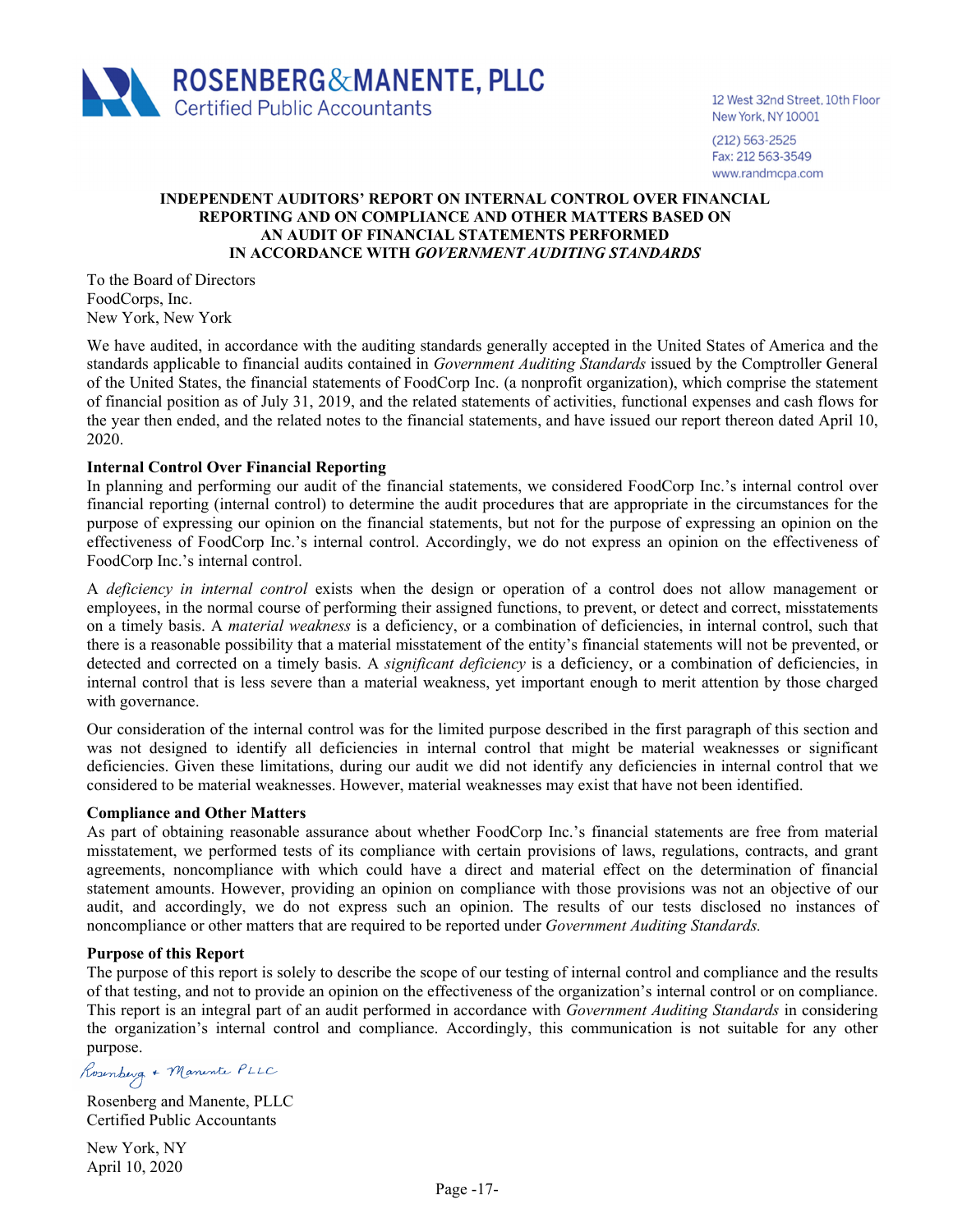

12 West 32nd Street, 10th Floor New York, NY 10001

 $(212) 563 - 2525$ Fax: 212 563-3549 www.randmcpa.com

## **INDEPENDENT AUDITORS' REPORT ON COMPLIANCE FOR EACH MAJOR PROGRAM AND ON INTERNAL CONTROL OVER COMPLIANCE REQUIRED BY THE UNIFORM GUIDANCE**

To the Board of Director FoodCorps, Inc. New York, New York

#### **Report on Compliance for Each Major Federal Program**

We have audited FoodCorps, Inc.'s compliance with the types of compliance requirements described in the *OMB Compliance Supplement* that could have a direct and material effect on each of FoodCorps, Inc.'s major federal programs for the year ended July 31, 2019. FoodCorps, Inc.'s major federal programs are identified in the summary of auditor's results section of the accompanying schedule of findings and questioned costs.

#### *Management's Responsibility*

Management is responsible for compliance with federal statutes, regulations, and the terms and conditions of its federal awards applicable to its federal programs.

#### *Auditors' Responsibility*

Our responsibility is to express an opinion on compliance for each of FoodCorps, Inc.'s major federal programs based on our audit of the types of compliance requirements referred to above. We conducted our audit of compliance in accordance with auditing standards generally accepted in the United States of America; the standards applicable to financial audits contained in *Government Auditing Standards*, issued by the Comptroller General of the United States; and the audit requirements of Title 2 U.S. *Code of Federal Regulations* Part 200, *Uniform Administrative Requirements, Cost Principles, and Audit Requirements for Federal Awards* (Uniform Guidance). Those standards and the Uniform Guidance require that we plan and perform the audit to obtain reasonable assurance about whether noncompliance with the types of compliance requirements referred to above that could have a direct and material effect on a major federal program occurred. An audit includes examining, on a test basis, evidence about FoodCorps, Inc.'s compliance with those requirements and performing such other procedures as we considered necessary in the circumstances.

We believe that our audit provides a reasonable basis for our opinion on compliance for each major federal program. However, our audit does not provide a legal determination of FoodCorps, Inc.'s compliance.

#### *Opinion on Each Major Federal Program*

In our opinion, FoodCorps, Inc. complied, in all material respects, with the types of compliance requirements referred to above that could have a direct and material effect on each of its major federal programs for the year ended July 31, 2019.

#### **Report on Internal Control Over Compliance**

Management of FoodCorps, Inc. is responsible for establishing and maintaining effective internal control over compliance with the types of compliance requirements referred to above. In planning and performing our audit of compliance, we considered FoodCorps, Inc.'s internal control over compliance with the types of requirements that could have a direct and material effect on each major federal program to determine the auditing procedures that are appropriate in the circumstances for the purpose of expressing an opinion on compliance for each major federal program and to test and report on internal control over compliance in accordance with the Uniform Guidance, but not for the purpose of expressing an opinion on the effectiveness of internal control over compliance. Accordingly, we do not express an opinion on the effectiveness of FoodCorps, Inc.'s internal control over compliance.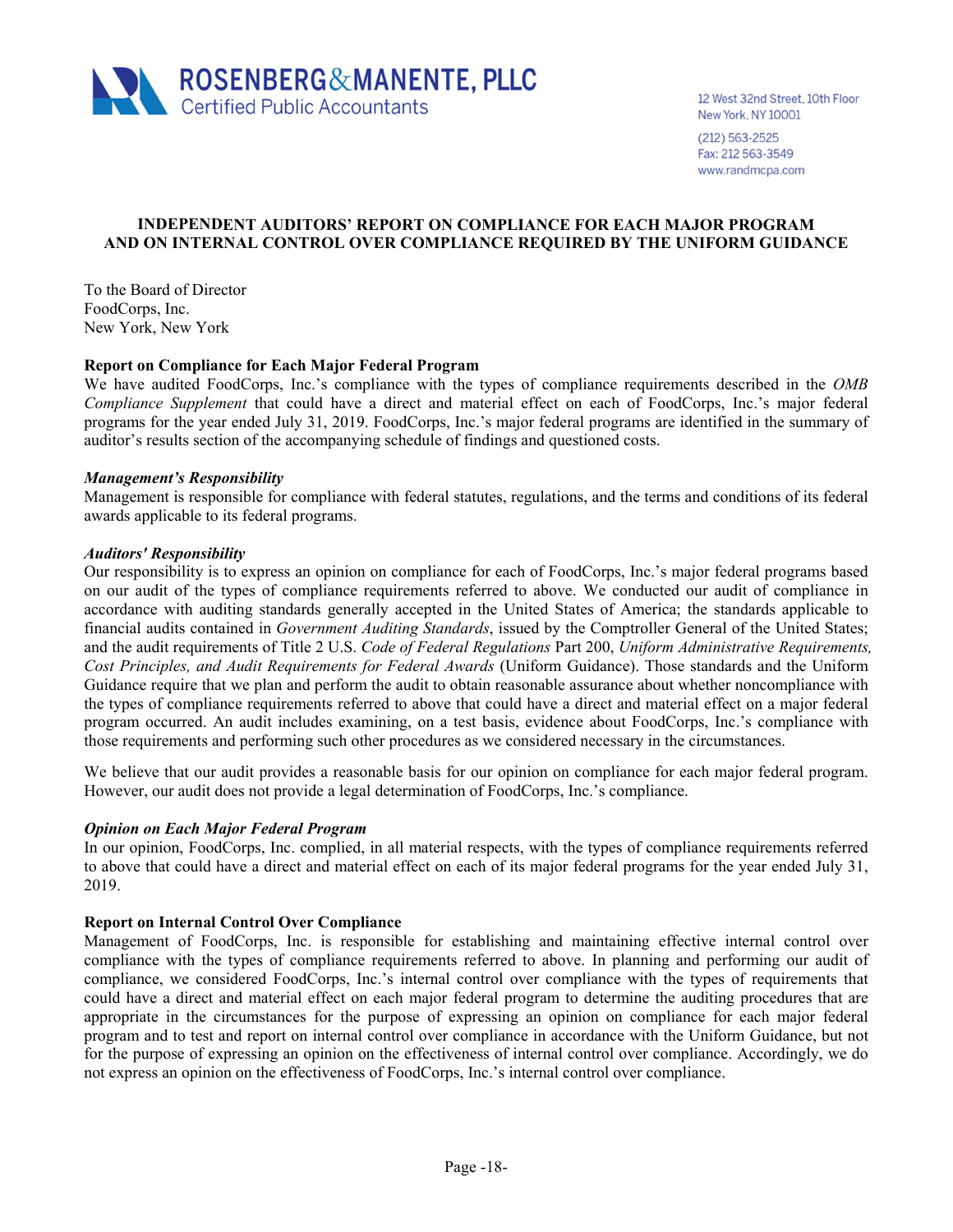#### **INDEPENDENENT AUDITORS' REPORT ON COMPLIANCE FOR EACH MAJOR FEDERAL PRGRAM AND ON INTERNAL CONTROL OVER COMPLAINCE REQUIRED BY THE UNIFORM GUIDANCE**

A *deficiency in internal control over compliance* exists when the design or operation of a control over compliance does not allow management or employees, in the normal course of performing their assigned functions, to prevent, or detect and correct, noncompliance with a type of compliance requirement of a federal program on a timely basis. A *material weakness in internal control over compliance* is a deficiency, or combination of deficiencies, in internal control over compliance, such that there is a reasonable possibility that material noncompliance with a type of compliance requirement of a federal program will not be prevented, or detected and corrected, on a timely basis. A *significant deficiency in internal control over compliance* is a deficiency, or a combination of deficiencies, in internal control over compliance with a type of compliance requirement of a federal program that is less severe than a material weakness in internal control over compliance, yet important enough to merit attention by those charged with governance.

Our consideration of internal control over compliance was for the limited purpose described in the first paragraph of this section and was not designed to identify all deficiencies in internal control over compliance that might be material weaknesses or significant deficiencies. We did not identify any deficiencies in internal control over compliance that we consider to be material weaknesses. However, material weaknesses may exist that have not been identified.

The purpose of this report on internal control over compliance is solely to describe the scope of our testing of internal control over compliance and the results of that testing based on the requirements of the Uniform Guidance. Accordingly, this report is not suitable for any other purpose.

Rosenberg + Manente PLLC

Rosenberg and Manente, PLLC Certified Public Accountants

New York, NY April 10, 2020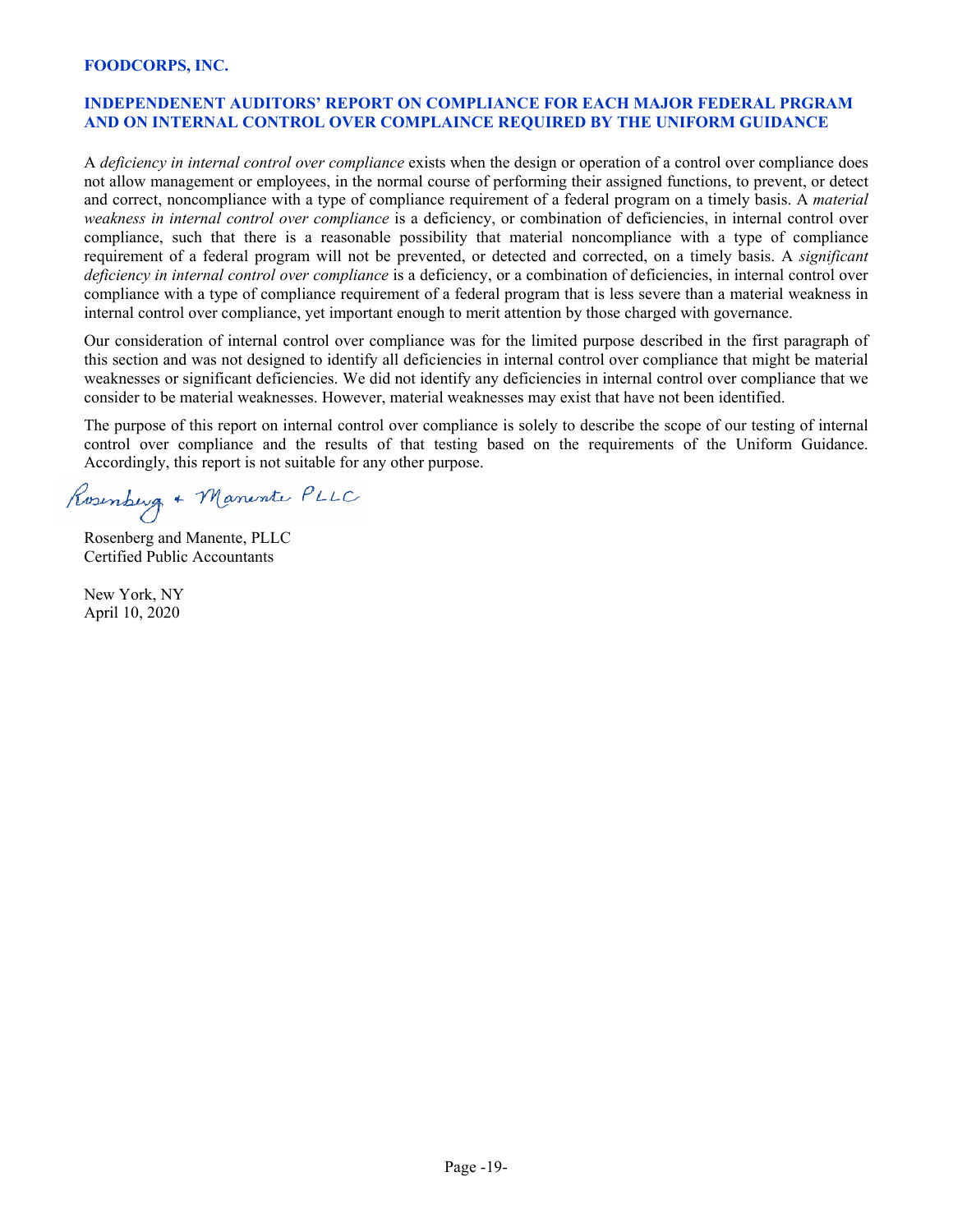# **FOODCORP INC. SCHEDULE OF FINDINGS AND QUESTIONED COSTS YEAR ENDED JULY 31, 2019**

# **SECTION I - SUMMARY OF AUDITORS' RESULTS**

# **Financial Statements**

| Type of auditor's report issued                                                                                                        | Unmodified                         |
|----------------------------------------------------------------------------------------------------------------------------------------|------------------------------------|
| Internal control over financial reporting:                                                                                             |                                    |
| Material weakness(es) identified?                                                                                                      | $yes \t x$ no                      |
| Significant deficiency(ies) identified?<br>$\bullet$                                                                                   | $yes \t x \t none reported$        |
| Noncompliance material to financial statements noted?                                                                                  | $yes \t x no$                      |
| <b>Federal Award</b>                                                                                                                   |                                    |
| Internal control over major federal programs:                                                                                          |                                    |
| Material weakness(es) identified?                                                                                                      | $yes \t x no$                      |
| Significant deficiency(ies) identified?                                                                                                | yes <b>x</b> none reported         |
| Type of auditors' report issued on<br>Compliance for major programs                                                                    | Unmodified                         |
| Any audit findings disclosed that are<br>required to be reported in accordance with<br>Section CFR 200.516(a) of the Uniform Guidance? | yes <b>x</b> no                    |
| <b>Identification of Major Programs:</b>                                                                                               |                                    |
| CFDA Number(s)                                                                                                                         | Name of Federal Program or Cluster |
| 94.006                                                                                                                                 | AmeriCorps National Fixed Amount   |
| Dollar threshold used to distinguish between<br>Type A and Type B programs:                                                            | \$750,000                          |
| Auditee qualified as low-risk auditee?                                                                                                 | $x$ yes $\frac{1}{x}$<br>no        |